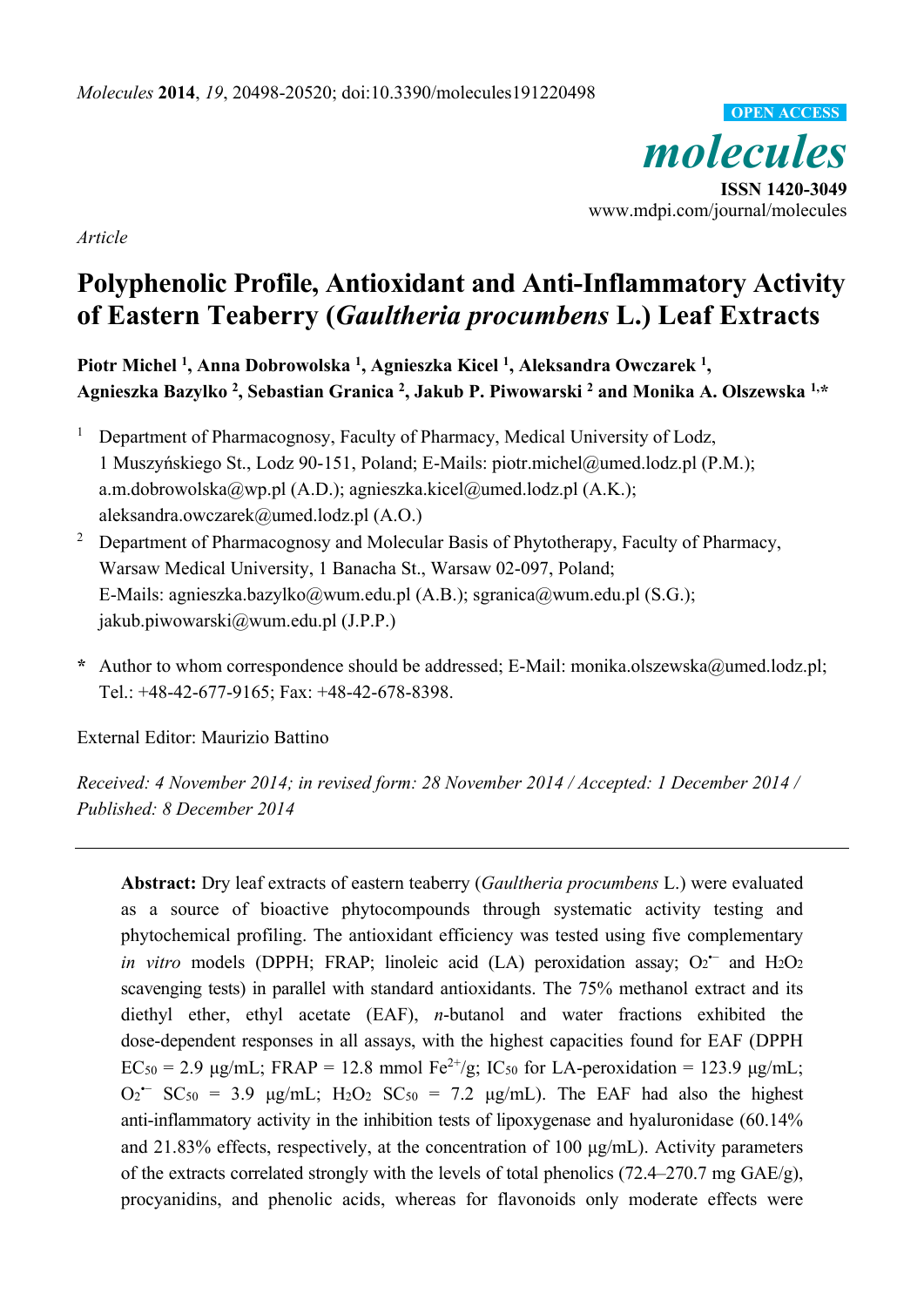observed. Comprehensive UHPLC-PDA-ESI-MS*<sup>3</sup>* and HPLC-PDA studies led to the identification of 35 polyphenols with a procyanidin A-type trimer, quercetin 3-*O*-glucuronide, isomers of caffeoylquinic acids, and (-)-epicatechin being the dominant components. Significant activity levels, high phenolic contents and high extraction yields (39.4%–42.5% DW for defatted and crude methanol extracts, respectively) indicate the value of eastern teaberry leaves as bioactive products.

**Keywords:** *Gaultheria procumbens* L.; antioxidant activity; anti-inflammatory activity; UHPLC-MS; HPLC-PDA; phenolic content; phenolic profile; proanthocyanidins; chlorogenic acids; flavonoids

#### **1. Introduction**

The Ericaceae is a large family of flowering plants with nearly worldwide distribution and many non-toxic, edible and medicinal members. The berry fruits of the Ericaceae are regarded as rich sources of bioactive phenolic compounds and like other polyphenol-rich dietary products, have attracted much attention as health-promoting antioxidant agents, exerting protective effects against the accelerated aging and certain oxidative stress- and age-related chronic diseases, including cardiovascular disease, neuro-degenerative disorders, and some types of cancer [1–6]. However, despite the fact that among dietary sources, Ericaceae berries are particularly abundant in phenolic antioxidants, they accumulate significantly lower levels of total phenolics (usually not more than 15 mg/g gallic acid equivalents, GAE, of dry weight, DW) than those observed in the leaves (usually not less than 40 mg/g GAE DW) [7,8]. Because of this effect and due to the seasonal availability of fresh berries, the leaves of some Ericaceae species have recently been strongly recommended as cost-effective, alternative sources of phenolic antioxidants with great potential for the prevention of chronic diseases [9–11].

*Gaultheria procumbens* L. (eastern teaberry, checkerberry, or American wintergreen) is an Ericaceae species native to North America and cultivated all through the Northern Hemisphere. It is an aromatic, small shrub with evergreen leaves and red berry-like fruits of wintergreen scent [12]. In traditional medicine, various tissues of *G. procumbens* and other *Gaultheria* species are used to treat inflammatory disorders, especially rheumatoid arthritis, swelling pain, chronic tracheitis, cold, and acute and chronic prostatitis [12]. The analgesic and anti-inflammatory activities of these plants are believed to be influenced mainly by salicylic acid derivatives, especially methyl salicylate (essential oil), acting through several mechanisms including some antioxidant effects [13,14].

Multiple oxidative stress-related effects are involved in an inflammatory process, including direct production of oxygen-centered free radicals and other ROS by stimulated immune cells. ROS in turn can activate pro-inflammatory gene expression or initiate free-radical chain reactions impairing the function of biomolecules and causing cellular injury. It is known that plant phenolics [15–17], can decrease the ROS level and limit inflammatory response through several mechanisms, especially via direct reduction of free radicals (scavenging action) and other ROS, inhibition of ROS generating pro-inflammatory enzymes, and chelation of transition metal ions [18,19]. Particularly effective are polyhydroxylated phenolics like flavonoids and proanthocyanidins [18]. Some molecules of this type, such as quercetin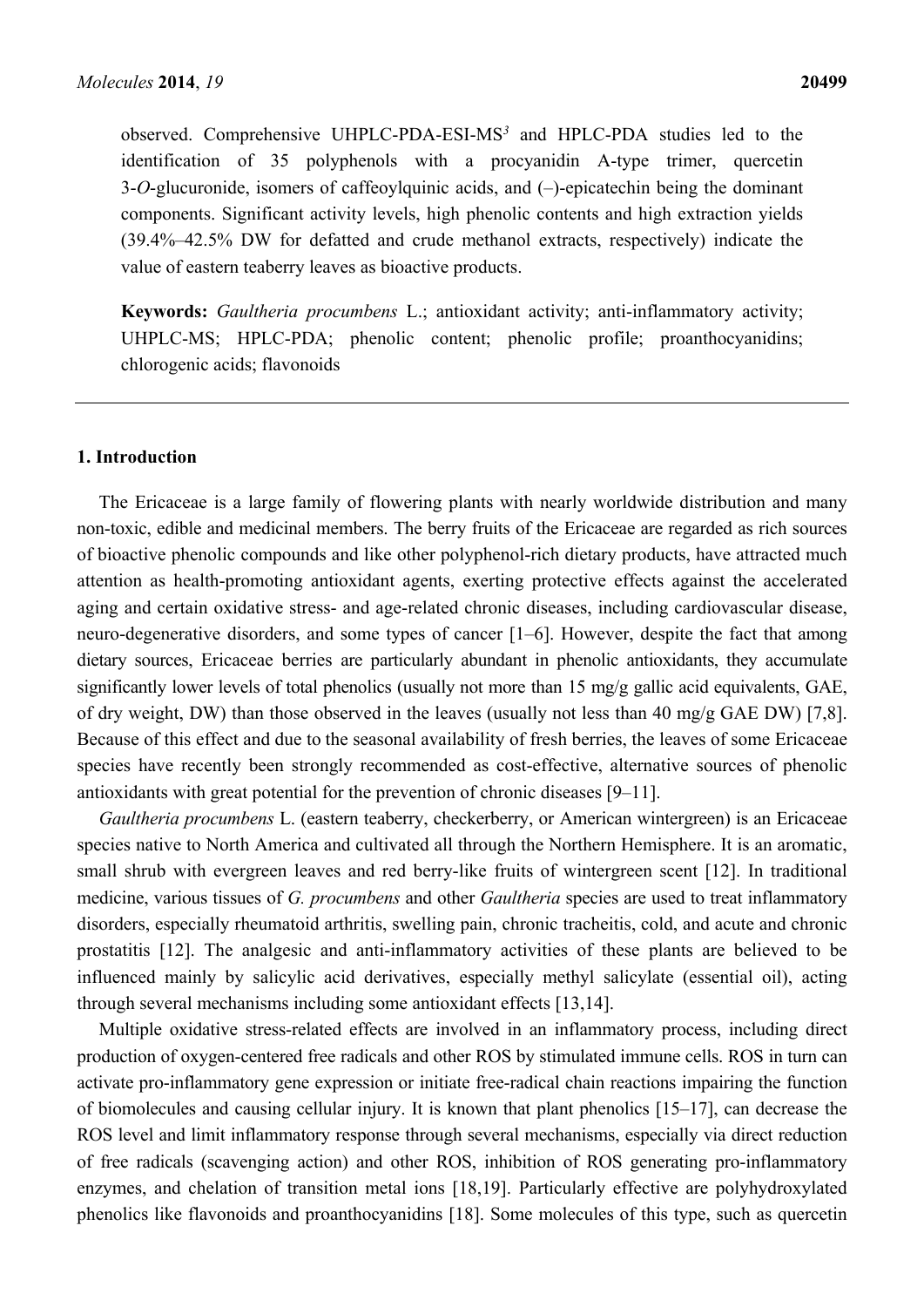glycosides (3-*O*-glucoside, 3-*O*-galactoside, and 3-*O*-arabinoside), (+)-catechin, (‒)-epicatechin, procyanidins A2 and B2, have been identified recently in the leaves of *G. procumbens* [20]. Considering their structures, these compounds could significantly affect the antioxidant and anti-inflammatory capacity of *Gaultheria* extracts. However, although preliminary reports for crude methanol leaf extracts of *G. procumbens* indicate promising *in vitro* antioxidant activity [21], no systematic quantitative study exists regarding polyphenols in this species, and no information is available about their impact on the antioxidant and anti-inflammatory activity of the leaf tissue.

Therefore, the aim of this project was to evaluate the value of *G. procumbens* leaves as a source of antioxidant and anti-inflammatory polyphenols. Antioxidant capacity of lipophilic (chloroform) and polar (75% methanol) leaf extracts and their various solvent fractions was investigated by five *in vitro* tests of complementary mechanisms. Moreover, the anti-inflammatory activity of the extracts was studied by two methods based on the inhibition of pro-inflammatory enzymes. The fractionation process was the starting point for statistically assisted identification of the main active components of the leaf tissue. The polyphenolic profile of the plant was investigated by UV-spectrophotometric, UHPLC-PDA-ESI-MS*<sup>3</sup>* and HPLC-PDA-fingerprint methods in relation to the observed activity of the extracts and a series of natural and synthetic antioxidant standards.

#### **2. Results and Discussion**

# *2.1. Extraction Yield and Total Phenolic Content of G. procumbens Dry Leaf Extracts*

Selection of the extracting solvent is an important part of extract preparation as it affects extract composition and hence its activity. In general, alcohol and alcohol-water mixtures are considered to be the most efficient extractants for low-molecular weight polyphenols characterized by high antioxidant potential and good bioavailability [18,22]. Hydroalcoholic extracts might be also considered good representatives of traditional medicine forms like infusions or tinctures as in general they would contain similar range of constituents [23].

In this work, the composition of methanol-water mixtures was optimized to maximize recovery and antioxidant activity of the *G. procumbens* leaf extracts. The Folin-Ciocalteu (FC) assay was used to estimate the total phenolic content (TPC) as an indirect measure of antioxidant potential [24]. As presented in Figure 1a, the tested methanol solutions showed statistically different capacities to recover the leaf components. The highest TPC levels were obtained with 75% and 50% methanol, whereas the highest extraction yields (extract weights) were found for 25%, 50% and 75% methanol  $(45.4\% \pm 2.4\% \text{ DW})$ ; analytical scale). Since the physical properties of plant extracts and their microbial stability are usually better at elevated alcohol concentration [25], 75% methanol was chosen to prepare the crude leaf extract of *G. procumbens* (MEC). The semi-preparative yield of MEC from 100 g of the dried leaves (42.5%) was in good accordance with the analytical data and similar to the levels (41%–48% DW) reported earlier for the leaves of other Ericaceae species, *i.e.*, *Vaccinium myrtilloides*, *Kalmia angustifolia*, *Arctostaphylos uva-ursi*, *Empetrum nigrum*, and *Arbutus unedo* [9,20,21]. The TPC level in the MEC was  $270.7 \pm 14.2$  mg gallic acid equivalents (GAE)/g DW of the extract (Figure 1b). It is of note, that extraction yields higher than 35% DW are quite rare in nature [21], which confirms the value of Ericaceae leaves as cost-effective sources of phenolic extracts. Furthermore, the highest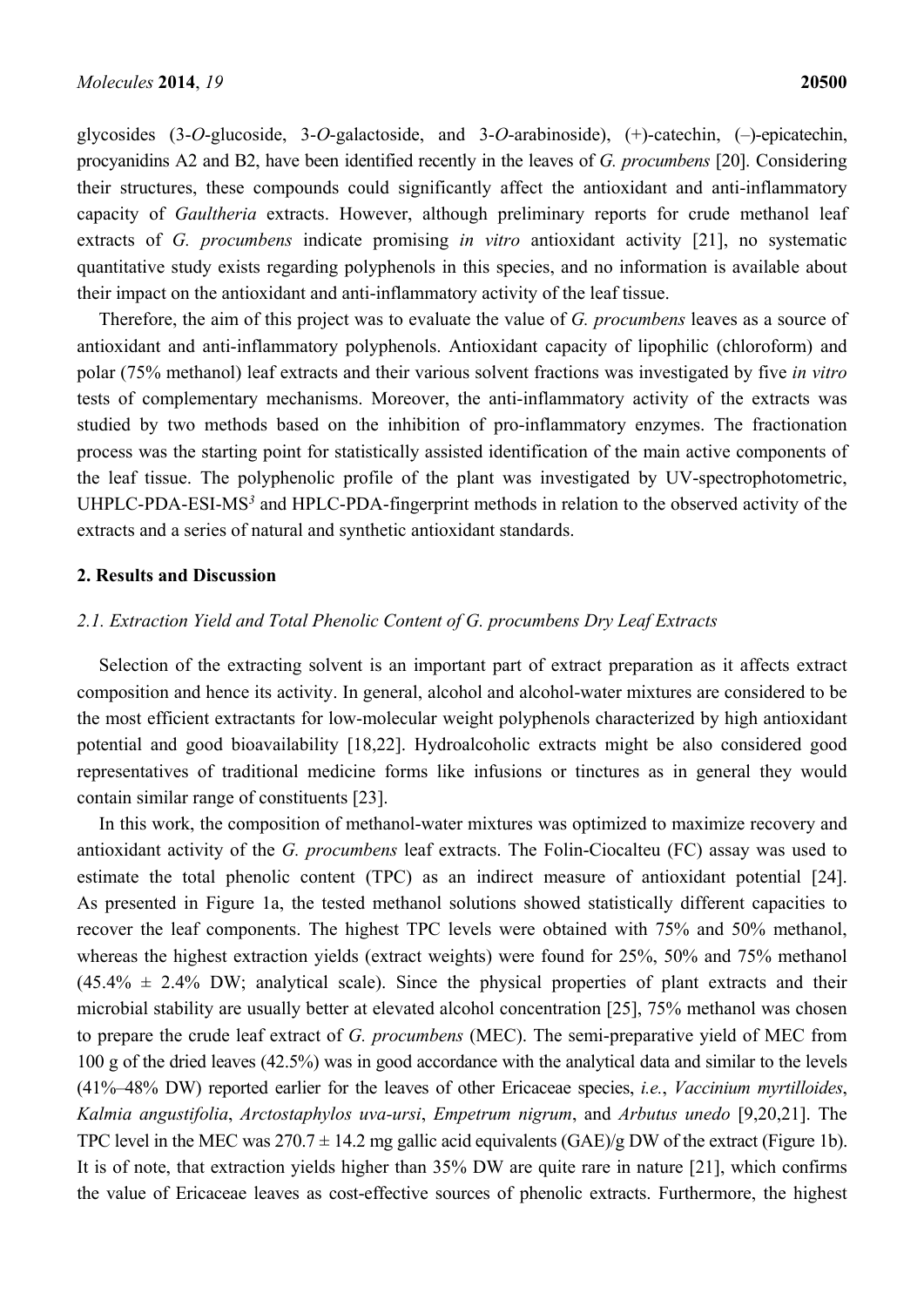TPC levels reported earlier for ethanol leaf extracts of Ericaceae plants did not exceed 200 mg GAE/g DW [11] and 290 mg/g DW as expressed as catechin equivalents [9], which puts *G. procumbens* in a very good position comparing to other family members.

**Figure 1.** (**a**) Optimisation of the extraction process: yield and recovery of total phenolics from the leaf material dry weight; (**b**) Total phenolic content of dry leaf extracts (TPC).



Crude leaf extracts usually contain ballast substances (lipoidal or others) that can significantly impair their physical properties, activity and phenolic levels. Due to this fact, there is general tendency in phytotherapy to replace obsolete and ineffective traditional dosage forms with preparations based on standardized dry extracts containing purified and concentrated active constituents [23]. Fractionated extraction is a good way to find solvents that are more specific, for a particular fraction, than water or alcohol and obtain extracts with enhanced activity.

To concentrate the phenolic fraction, the studied leaf material was first defatted with chloroform to obtain the chloroform extract (CHE), and then extracted with the optimized solvent to yield the purified methanol extract (MED). Finally, MED was fractionated between organic solvents to give the fractions of diethyl ether (DEF), ethyl acetate (EAF), *n*-butanol (BF), and the water residue (WR) (for scheme illustrating the extraction process see Figure S1). After removal of the ballast CHE with a significant extraction yield (7.40% DW of the plant material) but low phenolic content (12.7  $\pm$  0.3 mg GAE/g DW), the TPC level in MED increased to  $375.3 \pm 12.2$  mg GAE/g DW with only a slightly lower semi-preparative extraction yield (39.4% DW of the plant material) than observed for MEC. The fractionation led to the further enrichment of polyphenols (Figure 1b) with the highest TPC levels found in EAF (736.8  $\pm$  17.7 mg GAE/g DW) and DEF (543.5  $\pm$  11.1 mg GAE/g DW), which puts the *Gaultheria* extracts among those richest in polyphenols, alongside commercial ethanol extract of grape seed (*ca*. 600 mg GAE/g DW) [26] or the ethyl acetate fractions of green tea and green mate (580 mg/g GAE DW) [27].

All data expressed as mean values  $\pm$  SD ( $n = 3$ ) represented by error bars. GAE, gallic acid equivalents, calculated per dry weight of the plant material (a) or extract (b), respectively. For each parameter different capital letters indicate significant differences (*p* < 0.05). Extract codes: MEC, crude 75% (*v*/*v*) aqueous methanol extract; MED, purified (defatted) methanol extract; DEF, diethyl ether fraction; EAF, ethyl acetate fraction; BF, *n*-butanol fraction; WR, water residue.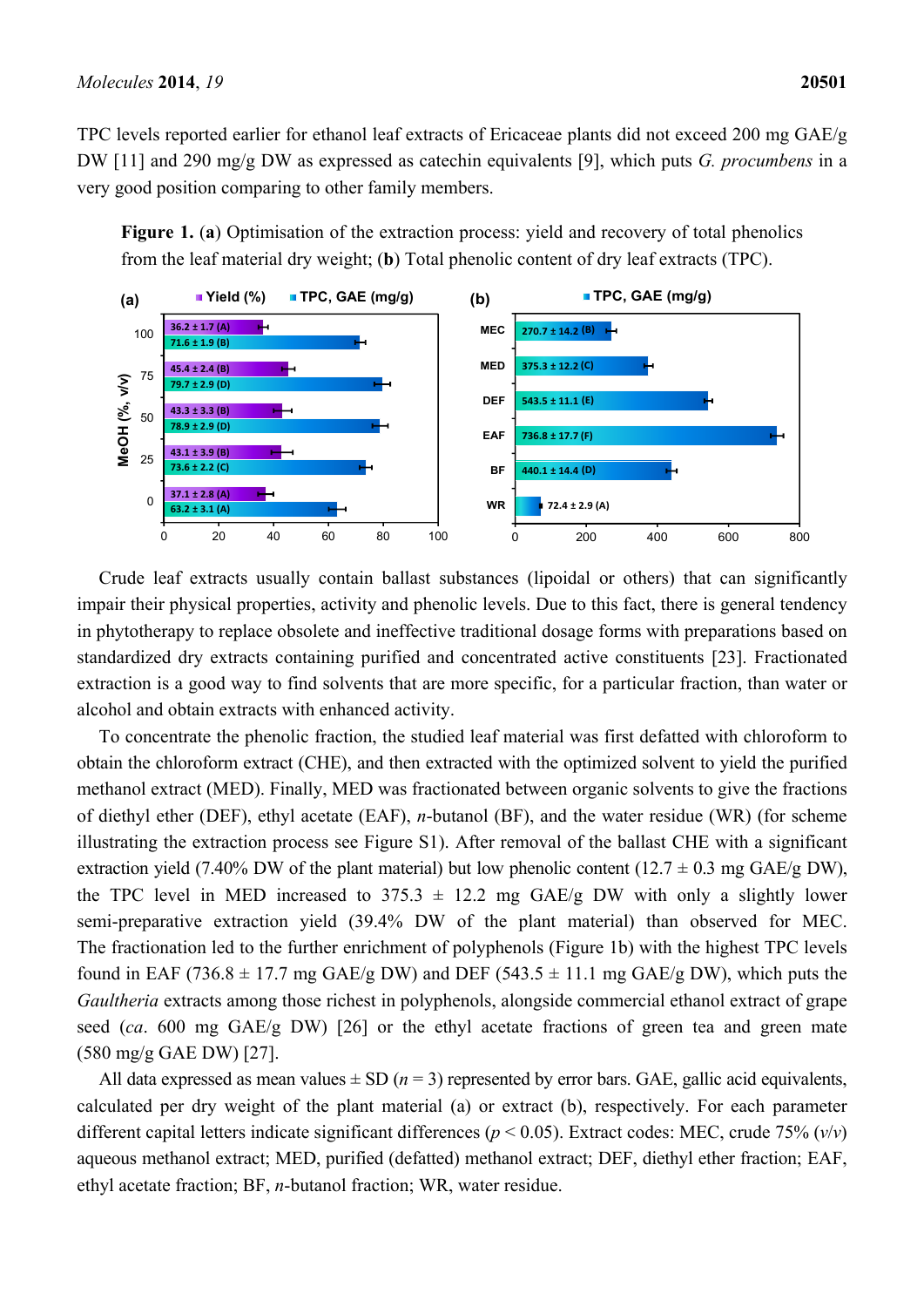#### *2.2. Antioxidant Activity of G. procumbens Dry Leaf Extracts*

Oxidative stress is the condition that occurs when the steady-state balance of pro-oxidants to antioxidants is shifted in the direction of the former, creating the potential for organic damage. Pro-oxidants are free radicals, atoms or clusters of atoms with unpaired electrons, among which ROS are prevailing [17,18]. A factor that provides a distinct challenge in the assay of antioxidant capacity is that within biological systems, there are multiple free radical and oxidative molecules, which need to be neutralized by different redox mechanisms. A valuable antioxidant should be thus effective against various pro-oxidants and able to react via both single electron transfer (SET) and hydrogen atom transfer (HAT) basic mechanisms [24].

According to these rules, antioxidant activity of the *Gaultheria* leaf extracts was studied using five complementary *in vitro* assays: the 2,2-diphenyl-1-picrylhydrazyl (DPPH) free radical scavenging and the ferric reducing antioxidant power (FRAP) tests—two the most frequently used SET-type methods, as well as the inhibition of linoleic acid (LA) peroxidation, the superoxide anion  $(O_2^-)$  scavenging and the hydrogen peroxide  $(H_2O_2)$  scavenging tests—three more physiologically-relevant systems which involve the HAT mechanism [21]. Such a study design created the possibility to reflect interactions of the extracts with both nitrogen- and oxygen-centered free radicals (DPPH and  $O_2^-$ ), non-radical ROS  $(H_2O_2)$ , and transition metal ions  $(Fe^{3+})$ , as well as to study some of these interactions in the models of lipid oxidation and enzymatic redox systems (xanthine/xanthine oxidase) [19,24].

In all applied tests, the analyzed extracts displayed a concentration-dependent activity with a wide range of final capacities depending on the extraction solvent (Table 1, Figure 2). The highest activity parameters of the extracts in comparison to phenolic standards were observed in the DPPH and  $O_2$ <sup> $-$ </sup> scavenging tests and in the FRAP assay. In all tests EAF was the most active extract. Additionally, in the FRAP and LA-peroxidation assays no statistically significant differences were observed between antioxidant capacities of EAF and DEF (Table 1).

The scavenging activity of EAF against DPPH radical was significantly higher or not statistically different than the activity of several phenolic standards including industrial antioxidants BHA, BHT, and TBHQ (Table 1). In the  $O_2$ <sup> $-$ </sup> scavenging test, EAF was more active than ascorbic acid (Figure 2a), and the ability to react directly with  $O_2$ <sup> $-$ </sup> was confirmed for the extracts by no inhibitory effect on xanthine oxidase in the simultaneous monitoring of uric acid production. Activity parameters of the extracts in the  $H_2O_2$  quenching test (SC<sub>50</sub> values, Figure 2b) were significantly worse than that of standard quercetin (QU). However, at the concentration of 20 µg/mL the most active EAF exhibited similar scavenging percentage (results not shown). Moreover, when comparing with other plant extracts tested in the same conditions, the title extracts exhibited significantly higher activity against both  $O_2$ <sup> $-$ </sup> and H2O2 [28]. This activity is of great relevance for potential health benefits of eastern teaberry extracts, as both molecules are the most physiologically important ROS implicated in various oxidative stress-related pathologies including inflammatory diseases, ischemia-reperfusion injury, cancer, and the aging process [29].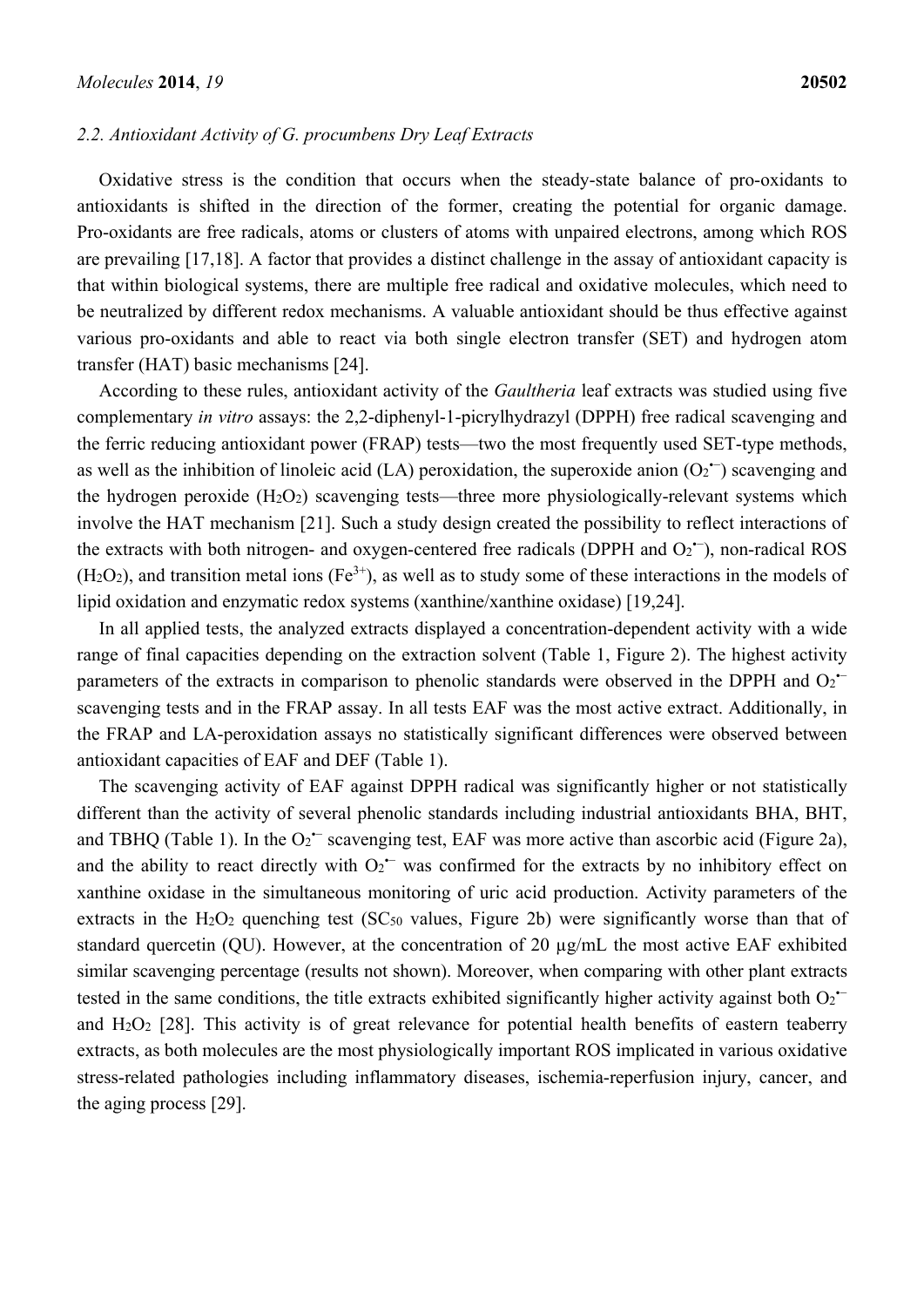| Analyte     | Radical Scavenging Activity b | <b>Reducing Power</b> <sup>c</sup> | LA-Peroxidation $d$            |
|-------------|-------------------------------|------------------------------------|--------------------------------|
|             | DPPH $(EC_{50}, \mu g/mL)$    | FRAP (mmol $Fe^{2+}/g$ )           | $(IC_{50}, \mu g/mL)$          |
| <b>MEC</b>  | $8.35 \pm 0.28$ <sup>G</sup>  | $4.58 \pm 0.24$ <sup>B</sup>       | $175.98 \pm 7.78$ $^H$         |
| <b>MED</b>  | $6.67 \pm 0.43$ <sup>F</sup>  | $5.97 \pm 0.21$ <sup>C</sup>       | $207.98 \pm 9.47^{\textit{T}}$ |
| <b>DEF</b>  | $4.34 \pm 0.24$ <sup>E</sup>  | $12.50 \pm 0.84$ F                 | $109.39 \pm 5.36$ <sup>G</sup> |
| <b>EAF</b>  | $2.90 \pm 0.15$ <sup>C</sup>  | $12.77 \pm 0.76$ F                 | $123.94 \pm 6.11$ <sup>G</sup> |
| <b>BF</b>   | $4.94 \pm 0.25$ <sup>E</sup>  | $8.17 \pm 0.48$ <sup>D</sup>       | $164.77 \pm 5.77$ <sup>H</sup> |
| <b>WR</b>   | $30.91 \pm 1.43$ <sup>H</sup> | $1.46 \pm 0.08$ <sup>A</sup>       | $651.85 \pm 20.21$             |
| CA          | $2.17 \pm 0.11^{B}$           | $25.37 \pm 0.44^{\textit{T}}$      | $69.68 \pm 0.70^F$             |
| <b>CHA</b>  | $4.42 \pm 0.13$ <sup>E</sup>  | $18.04 \pm 0.79$ <sup>H</sup>      | $52.47 \pm 2.03$ <sup>E</sup>  |
| QU          | $1.63 \pm 0.07^{\text{ A}}$   | $36.02 \pm 1.10^{J}$               | $48.51 \pm 1.74$ <sup>D</sup>  |
| <b>RT</b>   | $3.44 \pm 0.09$ <sup>D</sup>  | $11.89\pm0.70$ $^{E,F}$            | $67.73 \pm 0.34$ <sup>F</sup>  |
| <b>BHA</b>  | $2.90 \pm 0.14$ <sup>C</sup>  | $16.13 \pm 0.83$ <sup>G</sup>      | $14.33 \pm 0.70^{\text{ A}}$   |
| <b>BHT</b>  | $6.54 \pm 0.28$ <sup>F</sup>  | $18.89 \pm 0.42$ <sup>H</sup>      | $21.58 \pm 0.95$ <sup>B</sup>  |
| <b>TBHQ</b> | $2.73 \pm 0.12$ <sup>C</sup>  | $15.50 \pm 0.71$ <sup>G</sup>      | $36.53 \pm 1.04$ <sup>C</sup>  |
| TX          | $4.34 \pm 0.22$ <sup>E</sup>  | $10.83 \pm 0.32$ <sup>E</sup>      | $22.45 \pm 1.10^{B}$           |

**Table 1.** Comparison of antioxidant activity of *G. procumbens* dry leaf extracts and standard antioxidants in DPPH, FRAP and inhibition of linoleic acid peroxidation tests *<sup>a</sup>*.

*a* Results are the mean values  $(\pm SD)$  for replicates) calculated per dry weight of the extract or standard: CA, (+)-catechin; CHA, 5-*O*-caffeoylquinic acid (chlorogenic acid); QU, quercetin; RT, rutin; BHA, butylated hydroxyanisole; BHT, 2,6-di-*tert*-butyl-4-methylphenol; TBHQ, *tert*-butylhydrochinon; TX, Trolox®. For extract codes see Figure 1. Different superscripts (capitals) in each column indicate significant differences in the means at  $p \le 0.05$ . Bolded values indicate the best antioxidants among extracts; <sup>b</sup> Radical-scavenging efficiency expressed as EC<sub>50</sub>, effective concentration, amount of antioxidant needed to decrease the initial DPPH concentration by 50% ( $n = 2 \times 5 \times 1$ ); <sup>*c*</sup> Ferric reducing antioxidant power ( $n = 2 \times 5 \times 1$ ); *d* Ability to inhibit linoleic acid (LA) peroxidation expressed as IC50, inhibition concentration, amount of antioxidant needed to decrease the LA-peroxidation by 50%,  $n = 3 \times 1$ .

**Figure 2.** Radical-scavenging activity of *G. procumbens* dry leaf extracts towards: (a) superoxide anion  $(O_2^{\bullet})$  and (b) hydrogen peroxide (H<sub>2</sub>O<sub>2</sub>).



All data expressed as mean  $SC_{50}$  values  $\pm$  SD ( $n = 3$ ) represented by error bars. For each parameter different capital letters indicate significant differences ( $p < 0.05$ ). Scavenging efficiencies (SC<sub>50</sub>), amounts of antioxidants needed to decrease the initial ROS concentration by 50% ( $n = 3 \times 1$ ). Extract codes are given in Figure 1. Positive standards: AA, ascorbic acid; QU, quercetin.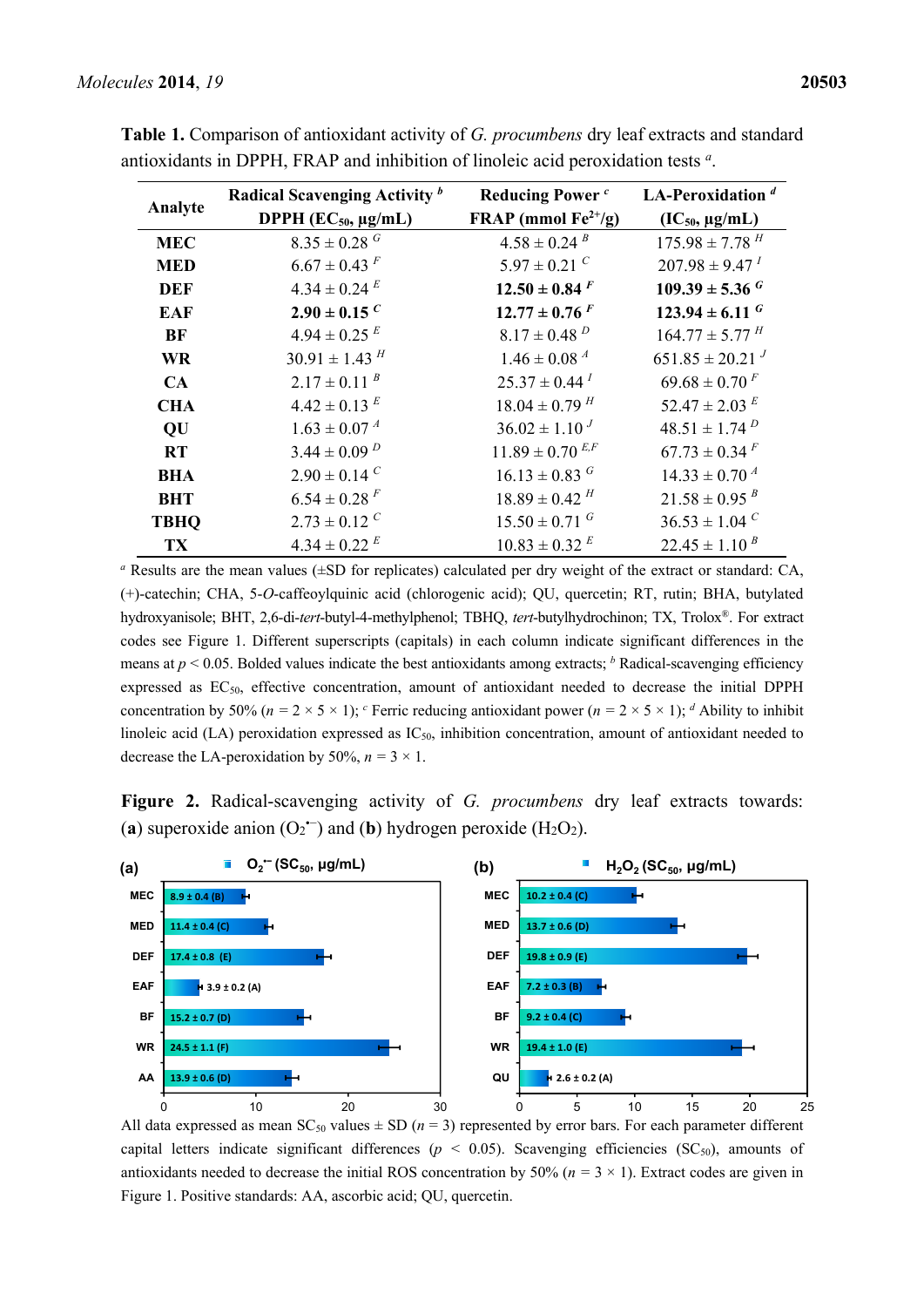The FRAP activity of the most active extracts was comparable to the activity of rutin (RT) and synthetic vitamin E (Trolox, TX), but in the same time it was 1.5–3 times lower than those of the other standards (Table 1). For small molecular phenolics, such as QU and catechin (CA), their extremely high FRAP activity expressed in weight units might have been partially affected by low molecular mass and better reaction kinetics in comparison to macromolecular constituents [30], especially tannin-type proanthocyanidins abundant in *Gaultheria* extracts (see Sections 2.4 and 2.5). On the other hand, the slow reaction rate of plant extracts may imply an ability to retain or even increase their reducing power with time, and might thus signify a longer protecting effect against oxidative damage *in vivo* [30].

The chain-breaking activity studies in the LA-peroxidation assay revealed relatively the lowest capacities of the leaf extracts in comparison to other applied tests (Table 1). The most active EAF and DEF showed even up to eight times higher IC<sub>50</sub> values than lipophilic antioxidants BHA and BHT used as preservatives of industrial lipoidal products. On the other hand, the polar standards, *i.e.*, QU, RT and CA, acted only up to two times stronger than EAF and DEF, indicating that the observed activity differences between analytes may be primarily attributed to their hydrophobicity and affinity restrictions to the oxidized double bonds of LA.

Correlation studies of the antioxidant data matrix including the TPC levels (Table 2) revealed strong linear relationships ( $|r| > 0.7$ ) between most of the tested variables. Some of these trends were statistically significant at  $\alpha = 0.05$ , with the most substantial correlations found between activity parameters from the DPPH and LA-inhibition tests, as well as between those from the scavenging tests of  $O_2$ <sup>--</sup> and H<sub>2</sub>O<sub>2</sub>. Moreover, in several cases, e.g., for the correlation between the DPPH EC<sub>50</sub> and FRAP values, strong effects were observed with the probability (*p*) values within the range 0.05–0.10. Although not allowing unambiguous confirmation of direct correspondence between these variables, the results may nevertheless indicate quite universal antioxidant character of the analyzed extracts. As the fractionation process usually results in the separation of phenolics of different structures and activities [31], the strong correlations between the results of the assays varying with regard to their basic reactions are uncommon [24]. The significant relationships found between activity parameters of the *G. procumbens* fractionated extracts in some of the applied test systems, especially in the DPPH, LA-peroxidation and FRAP assays, were thus of note. For further inquiry on this matter, the parallel correlation studies were run for the standards. The linear relationships between activity parameters of the standards in three above mentioned tests were significantly weaker ( $|r| \le 0.455$ ),  $p \ge 0.25$ ) than those observed for *Gaultheria* extracts. The substantially higher |*r*|*-*values for eastern teaberry extracts might be explained by some additive or synergistic effects of their antioxidant constituents and confirm their versatility in different redox reactions. Similar effects, often observed for plant extracts, are usually affected by complementary activity, regeneration mechanisms, and formation of stable intermolecular complexes between individual antioxidants [32].

Linear correlations between antioxidant activity parameters and TPC levels are frequently accepted as convincing evidence for determinative impact of phenolics on the tested capacity [30]. In the case of *Gaultheria* extracts, very strong and statistically significant effects were found in the DPPH and FRAP tests (Table 2). For other assays these trends were less evident ( $|r| \ge 0.7$ ,  $p > 0.05$ ) or negligible  $(|r| \le 0.5, p \ge 0.05)$ , suggesting that some aspects of the tested activity could be partially related to non-phenolic compounds. In this context, it was important that strong DPPH scavenging activity was reported previously [14] for volatile lipophilic fraction (essential oil) of *G. procumbens* leaves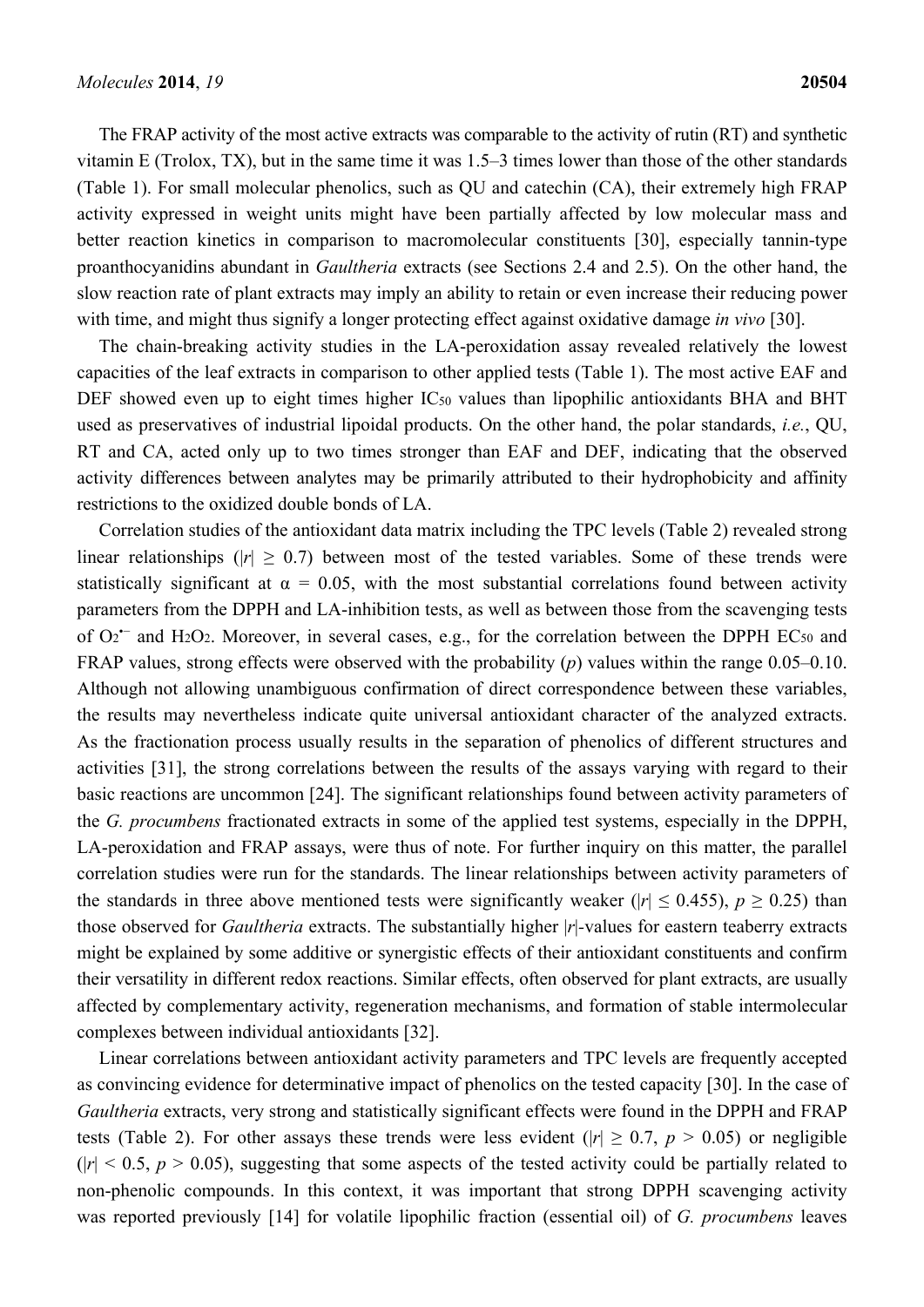(EC50 = 30.61 mg/mL *versus* 48.52 mg/mL for gallic acid). On the other hand, considering composition of the oil (96.9% methyl salicylate [14]) and structure of the main component (lack of free hydroxyl groups) these results are controversial. Therefore, in the present study, we decided to verify the DPPH scavenging capacity of volatile and non-volatile lipophilic fractions of the leaves. In parallel tests, the activity of CHE ( $EC_{50} = 154.2 \pm 7.7 \text{ µg/mL}$ ) and methyl salicylate (no effect up to the concentration of 0.4 g/mL) was very weak or negligible in comparison to gallic acid (0.95  $\pm$  0.05 µg/mL) and the polar extracts (Table 1), which confirmed the determinative impact of non-volatile polar compounds on the antioxidant activity of eastern teaberry leaves.

| $r(p)$ for:                         | <b>DPPH</b> $EC_{50}$ | <b>FRAP</b>       | $LA$ -Inh $IC_{50}$ | $O_2$ <sup>-</sup> SC <sub>50</sub> | $H2O2 SC50$       |
|-------------------------------------|-----------------------|-------------------|---------------------|-------------------------------------|-------------------|
| <b>DPPH</b> $EC_{50}$               |                       | $-0.7822(0.066)$  | $0.9919(0.000)*$    | 0.7450(0.089)                       | 0.5579(0.250)     |
| <b>FRAP</b>                         | $-0.7822(0.066)$      |                   | $-0.7744(0.071)$    | $-0.4957(0.317)$                    | $-0.2574(0.622)$  |
| LA-Inh $IC_{50}$                    | $0.9919(0.000)*$      | $-0.7744(0.071)$  |                     | 0.7297(0.100)                       | 0.5185(0.292)     |
| $O_2$ <sup>-</sup> SC <sub>50</sub> | 0.7450(0.089)         | $-0.4957(0.317)$  | 0.7297(0.100)       |                                     | $0.8203(0.046)$ * |
| $H2O2 SC50$                         | 0.5579(0.250)         | $-0.2574(0.622)$  | 0.5185(0.292)       | $0.8203(0.046)$ *                   |                   |
| TPC (GAE)                           | $-0.8255(0.043)$ *    | $0.9604(0.002)$ * | $-0.7970(0.058)$    | $-0.6800(0.137)$                    | $-0.4751(0.341)$  |

**Table 2.** Correlation (*r*) coefficients and probability (*p*) values of estimated linear relationships between antioxidant activity parameters and total phenolic contents of *Gaultheria* extracts *<sup>a</sup>* .

*a* Activity parameters and total phenolic contents (TPC) were defined in Table 1 and Figures 1 and 2. Values marked with an asterisk are statistically significant at  $\alpha = 0.05$ .

#### *2.3. Anti-Inflammatory Activity of G. procumbens Dry Leaf Extracts*

Inflammation is a part of the immune system's response to harmful stimuli controlled by several cellular enzymes, among which lipoxygenases and hyaluronidases play an important role. Therefore, the inhibition of both enzymes is frequently used as a criterion of anti-inflammatory potential [33].

In the present study, inhibitory effects on a model hyaluronidase and lipoxygenase were tested *in vitro* with dose-dependent responses observed for all analyzed leaf extracts (Figure 3). The strongest inhibitory potential towards hyaluronidase was demonstrated by EAF and BF with the inhibitory ratio of  $21.83\% \pm 0.82\%$  and  $17.93\% \pm 0.89\%$ , respectively, at the concentration level of 100  $\mu$ g/mL (Figure 3a). At the same conditions, the inhibitory ratio for positive heparin control was  $27.95\% \pm 1.24\%$ . The other tested extracts showed weak effect on enzyme activity with the inhibitory ability less than 5%.

The extracts were in general more effective inhibitors of lipoxygenase than hyaluronidase, but the activity order was similar in both assays. The highest inhibitory activity towards lipoxygenase was again observed for EAF and BF with the IC<sub>50</sub> values of  $85.41 \pm 4.13$  µg/mL and  $98.88 \pm 4.17$  µg/mL, respectively, whereas the IC<sub>50</sub> value for positive quercetin control was  $70.16 \pm 2.25$  µg/mL. The other extracts were less active (Figure 3b). At the concentration level of 100 µg/mL, the inhibitory ratio was in the range of 14.16%–60.14%, depending on the extract.

The measured IC<sub>50</sub> data for lipoxygenase inhibition (LOX IC<sub>50</sub>) correlated with the DPPH EC<sub>50</sub> values ( $r = 0.8957$ ,  $p = 0.04$ ),  $O_2$ <sup> $\sim$ </sup> SC<sub>50</sub> ( $r = 0.8665$ ,  $p = 0.06$ ), H<sub>2</sub>O<sub>2</sub> SC<sub>50</sub> scores ( $r = 0.8679$ ,  $p = 0.06$ ), and IC<sub>50</sub> values for LA-peroxidation test ( $r = 0.7148$ ,  $p = 0.06$ ), indicating that anti-inflammatory and antioxidant activity of *Gaultheria* extracts are closely related. The relatively high correlation between LOX IC<sub>50</sub> and TPC values ( $r = -0.8175$ ) with low statistical significance ( $p = 0.09$ ) may suggests in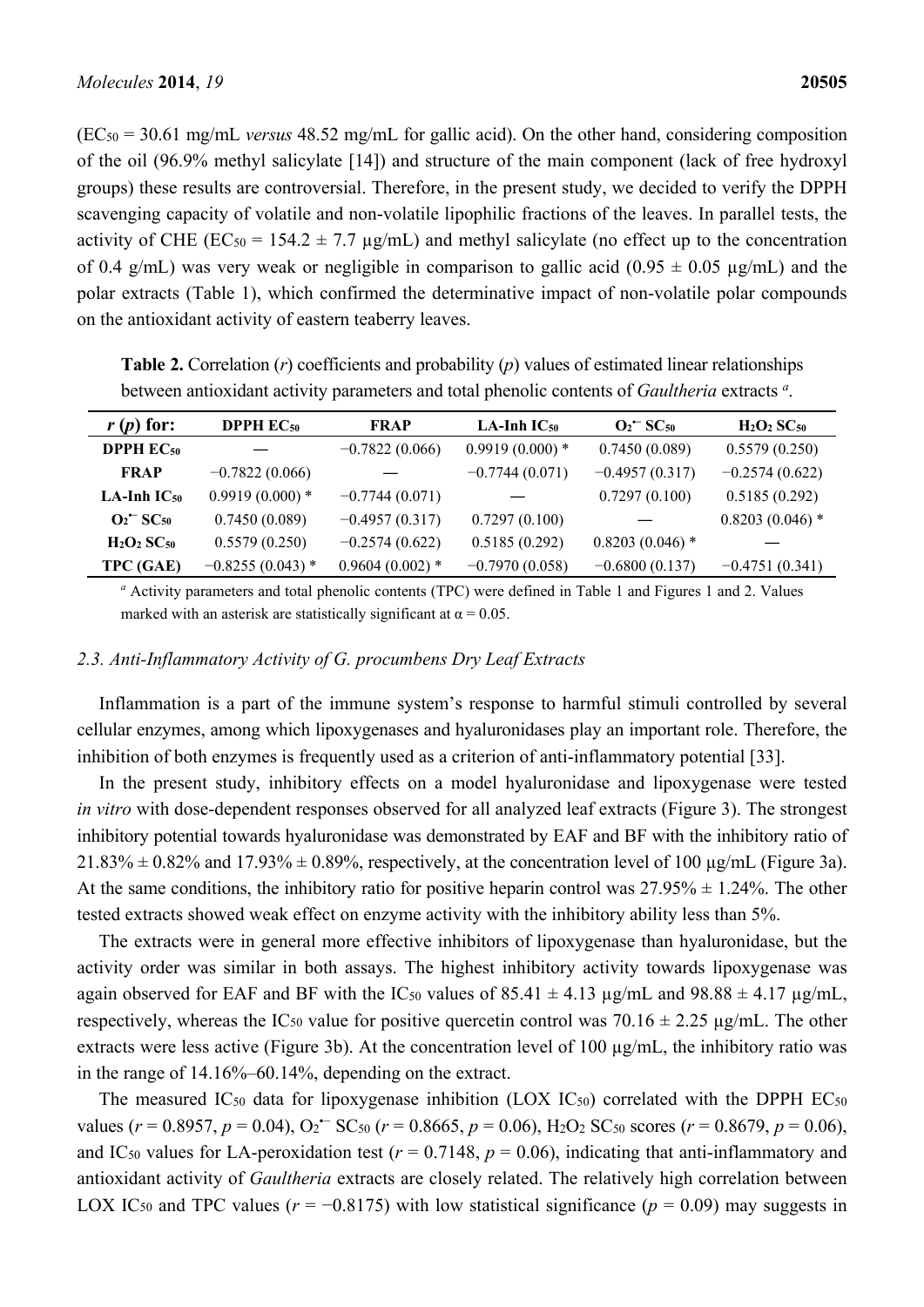turn that both phenolic and non-phenolic compounds are co-responsible for the anti-inflammatory activity of the extracts, but probably with the major role of polyphenols.





activity. For each parameter different letters in parentheses indicate significant differences (*p* < 0.05). For extract codification see Figure 1. Positive standards: HP, heparin; QU, quercetin.

# *2.4. Qualitative UHPLC-PDA-ESI-MS3 Profiling of G. procumbens Leaf Phenolics*

The qualitative UHPLC-PDA-ESI-MS*<sup>3</sup>* survey on the leaf extracts revealed the presence of over forty phenolic constituents (UHPLC peaks **1**–**44**), thirty five of which were fully or tentatively identified in contrast to only nine compounds described previously [20]. The main identification data of all detected peaks and the UHPLC fingerprints of the most active extracts are presented in Table 3 and Figure 4, respectively (for full MS*<sup>3</sup>* data see Table S1). According to the spectral profiles, three major groups could be distinguished among analytes including phenolic acids and related quinic acid pseudodepsides, proanthocyanidins, and flavonoids.

| Peak         | Analyte                                                 | $\mathbf{R}_{t}$<br>(min) | $UV \lambda_{max}$<br>(nm) | $[M-H]$ <sup>-</sup><br>(m/z) | Formula           | Extract          |
|--------------|---------------------------------------------------------|---------------------------|----------------------------|-------------------------------|-------------------|------------------|
| 1            | protocatechuic acid (PCA) <sup>a</sup>                  | 4.4                       | 295                        | 153                           | $C_7H_6O_4$       | <b>DEF</b>       |
| $\mathbf{2}$ | 3-O-caffeoylquinic acid (NCHA) <sup>a</sup>             | 6.2                       | 325                        | 353                           | $C_{16}H_{18}O_9$ | all              |
| 3            | $p$ -hydroxybenzoic acid ( $p$ HBA) <sup><i>a</i></sup> | 7.6                       | 254                        | 137                           | $C_7H_6O_3$       | <b>DEF</b>       |
| 4            | 3-O-p-coumaroylquinic acid $a$                          | 9.3                       | 310                        | 337                           | $C_{16}H_{18}O_8$ | DEF, EAF, BF     |
| 5            | vanillic acid <sup>a</sup>                              | 10.3                      | 260, 291                   | 167                           | $C_8H_8O_4$       | <b>DEF</b>       |
| 6            | 5-O-caffeoylquinic acid (CHA) <sup>a</sup>              | 10.7                      | 325                        | 353                           | $C_{16}H_{18}O_9$ | MED, EAF, BF, WR |
| 7            | $(+)$ -catechin (CA) <sup>a</sup>                       | 10.9                      | 280                        | 289                           | $C_{15}H_{14}O_6$ | MED, DEF         |
| 8            | caffeic acid (CFA) <sup>a</sup>                         | 11.7                      | 325                        | 179                           | $C_9H_8O_4$       | <b>DEF</b>       |
| 9            | 4-O-caffeoylquinic acid (CCHA) $^a$                     | 12.6                      | 325                        | 353                           | $C_{16}H_{18}O_9$ | all              |
| 10           | 3-O-feruloylquinic acid                                 | 14.2                      | 325                        | 367                           | $C_{17}H_{20}O_9$ | EAF              |

| Table 3. Phenolic analytes detected in G. procumbens leaf extracts by UHPLC-PDA-ESI-MS <sup>3</sup> . |  |  |
|-------------------------------------------------------------------------------------------------------|--|--|
|-------------------------------------------------------------------------------------------------------|--|--|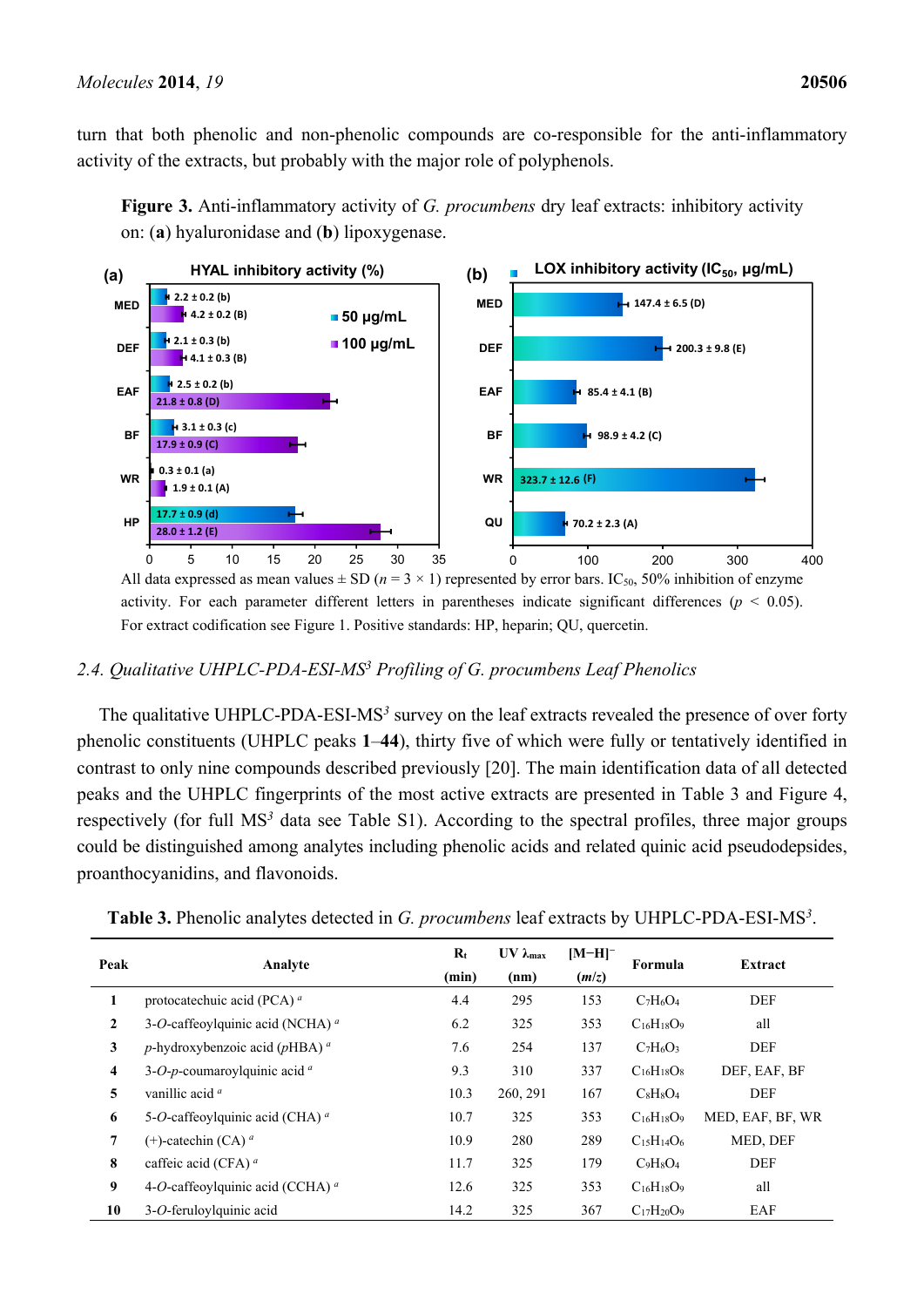**Table 3.** *Cont.*

| Peak     | Analyte                                                | $\mathbf{R}_{t}$ | $UV \lambda_{max}$ | $[M-H]$ <sup>-</sup> |                      | Extract           |
|----------|--------------------------------------------------------|------------------|--------------------|----------------------|----------------------|-------------------|
|          |                                                        | (min)            | (nm)               | (m/z)                | Formula              |                   |
| 11       | procyanidin B-type dimer                               | 14.9             | 280                | 577                  | $C_{30}H_{26}O_{12}$ | MED, DEF, EAF, BF |
| 12       | unknown compound                                       | 15.7             | 254                | 481                  |                      | MED, DEF, BF      |
| 13       | $(-)$ -epicatechin (ECA) <sup>a</sup>                  | 16.5             | 280                | 289                  | $C_{15}H_{14}O_6$    | MED, DEF, EAF, BF |
| 14       | 4-O-p-coumaroylquinic acid                             | 16.6             | 310                | 337                  | $C_{16}H_{18}O_8$    | BF                |
| 15       | unknown compound                                       | 17.3             | 280                | 559                  |                      | all               |
| 16       | <i>p</i> -coumaric acid ( $pCA$ ) <sup><i>a</i></sup>  | 19.1             | 310                | 163                  | $C_9H_8O_3$          | DEF               |
| 17       | procyanidin A-type trimer (PA)                         | 19.8             | 280                | 863                  | $C_{45}H_{36}O_{18}$ | MED, DEF, EAF, BF |
| 18       | procyanidin B-type trimer                              | 20.8             | 280                | 865                  | $C_{45}H_{38}O_{18}$ | MED, EAF, BF      |
| 19       | procyanidin A-type dimer                               | 22.1             | 280                | 575                  | $C_{30}H_{24}O_{12}$ | MED, EAF, BF      |
| $20\,$   | unknown compound                                       | 22.2             | 267, 298           | 639                  |                      | DEF               |
| 21       | caffeoylquinic acid derivative                         | 22.4             | 325                | 391                  |                      | MED, EAF          |
| 22       | unknown compound                                       | 24.3             | 280                | 473                  |                      | DEF, EAF          |
| 23       | quercetin pentoside-glucuronide                        | 24.9             | 257, 356           | 609                  | $C_{26}H_{26}O_{17}$ | MED, DEF, BF, WR  |
| 24       | procyanidin A-type trimer                              | 25.1             | 280                | 863                  | $C_{45}H_{36}O_{18}$ | EAF               |
| 25       | unknown compound                                       | 26.3             | 280                | 451                  |                      | DEF, EAF          |
| 26       | quercetin 3-O-galactoside (HY) <sup>a</sup>            | 27.2             | 254, 353           | 463                  | $C_{21}H_{20}O_{12}$ | MED, DEF, EAF, BF |
| $\bf 27$ | quercetin 3-O-glucoside (IQ) <sup><math>a</math></sup> | 28.1             | 256, 353           | 463                  | $C_{21}H_{20}O_{12}$ | all               |
| 28       | quercetin 3-O-glucuronide (MQ) <sup>a</sup>            | 28.8             | 256, 356           | 477                  | $C_{21}H_{18}O_{13}$ | all               |
| 29       | quercetin 3-O-arabinoside (GV) $^a$                    | 30.3             | 258, 356           | 433                  | $C_{20}H_{18}O_{11}$ | MED, DEF, EAF, BF |
| 30       | quercetin derivative                                   | 30.6             | 258, 354           | 333                  |                      | DEF               |
| 31       | kaempferol 3-O-glucuronide                             | 33.0             | 265, 349           | 461                  | $C_{21}H_{18}O_{12}$ | all               |
| 32       | quercetin 3-O-glucuronide methyl ester                 | 33.9             | 265, 356           | 491                  | $C_{22}H_{20}O_{13}$ | MED, DEF, EAF, BF |
| 33       | kaempferol 3-O-glucuronide methyl ester                | 38.8             | 265, 348           | 475                  | $C_{22}H_{20}O_{12}$ | EAF               |
| 34       | unknown compound                                       | 39.0             | 286, 326           | 409                  |                      | BF                |
| 35       | kaempferol 3-O-glucoside (AG) <sup>a</sup>             | 39.9             | 265, 345           | 447                  | $C_{21}H_{20}O_{11}$ | EAF               |
| 36       | unknown compound                                       | 40.3             | 280                | 451                  |                      | DEF, EAF          |
| 37       | quercetin (QU) $^a$                                    | 43.3             | 255, 364           | 301                  | $C_{15}H_{10}O_7$    | DEF, EAF          |
| 38       | unknown compound                                       | 43.7             | 286, 326           | 409                  |                      | $\rm{BF}$         |
| 39       | unknown compound                                       | 44.4             | 280                | 435                  |                      | DEF               |
| 40       | quercetin 3-O-pentoside-glucuronide butyl ester        | 4.4              | 295                | 153                  | $C_{30}H_{34}O_{17}$ | $\rm{BF}$         |
| 41       | quercetin 3-O-glucuronide butyl ester                  | 6.2              | 325                | 353                  | $C_{25}H_{26}O_{13}$ | $\rm{BF}$         |
| 42       | kaempferol 3-O-pentoside-glucuronide butyl ester       | 7.6              | 254                | 137                  | $C_{30}H_{34}O_{16}$ | $\rm{BF}$         |
| 43       | kaempferol (KA) <sup>a</sup>                           | 9.3              | 310                | 337                  | $C_{15}H_{10}O_6$    | DEF               |
| 44       | kaempferol 3-O-glucuronide butyl ester                 | 10.3             | 260, 291           | 167                  | $C_{25}H_{26}O_{12}$ | $\rm{BF}$         |

<sup>a</sup> Identified with authentic standards. R<sub>t</sub>, retention times. UV λ<sub>max</sub>, absorbance maxima in PDA spectra. [M−H]<sup>-</sup>, pseudomolecular ions in MS spectra recorded in a negative mode. For systematic names of flavonoid standards see Section 3.1. For extract codes see Figure 1.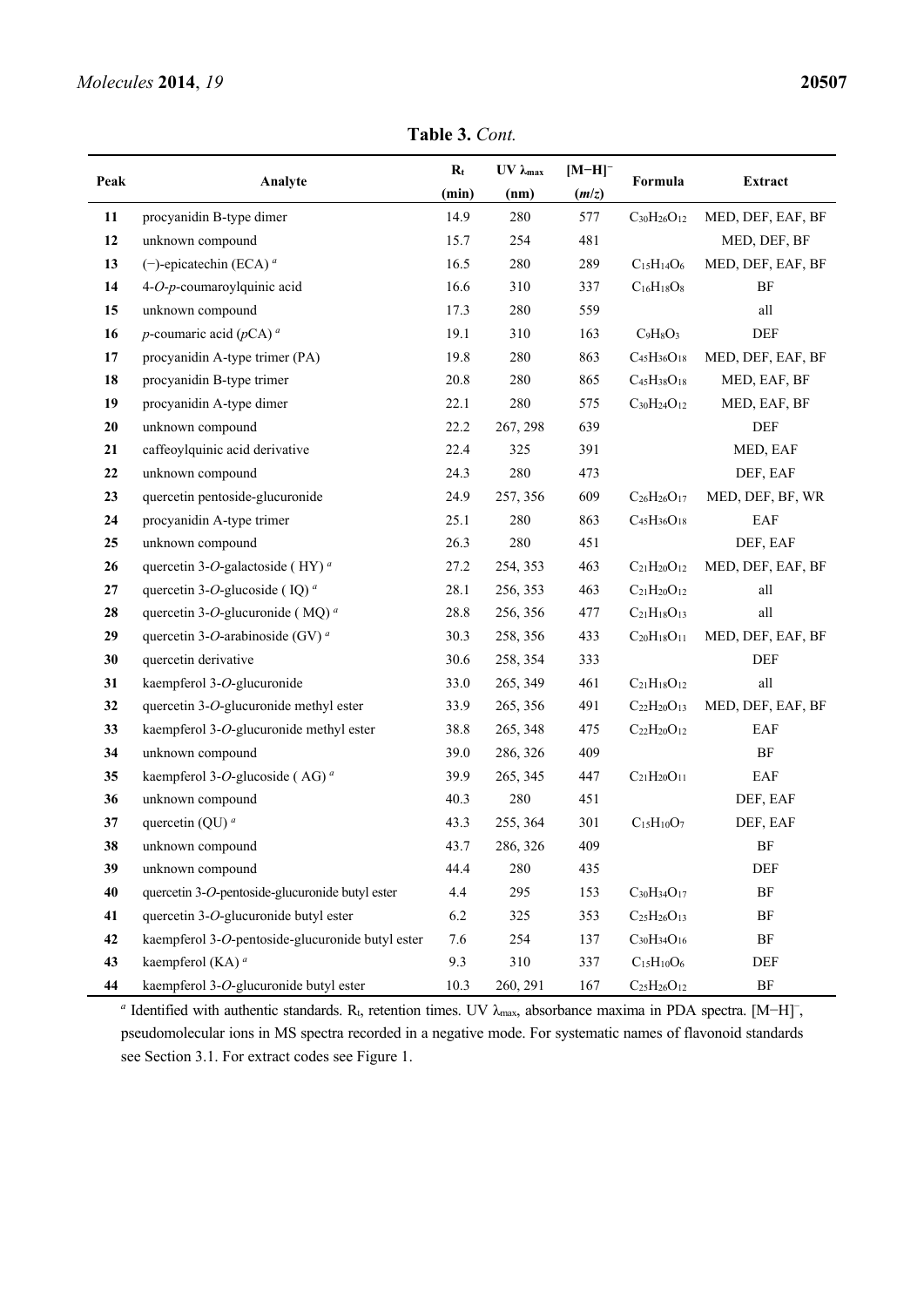

**Figure 4.** Representative UHPLC-UV chromatograms of diethyl ether (DEF) and ethyl acetate (EAF) extracts. Peak numbers refer to those implemented in Table 3.

# 2.4.1. Phenolic Acids and Related Phenolic Compounds

The MS/MS profiles of quinic acid monoesters are well studied and the locations of cinnamoyl groups in a pseudodepside structure can be easily determined based on the relative intensities of diagnostic MS*<sup>n</sup>* ions [34]. Among this group, compounds **2**, **6** and **9** (with the same UV maxima at 325 nm) giving parent [M−H]<sup>−</sup> ions at *m*/*z* 353 were detected in all extracts. The MS<sup>2</sup> spectra of 2 and 6 showed fragment ions at *m*/*z* 191 as base peaks and an intense (>40% of base peak intensity) or weak (<5% of base peak) secondary ions at *m*/*z* 179, respectively. Compound **9** exhibited distinctive MS*<sup>2</sup>* behavior with a dehydrated base peak at *m*/*z* 173. Based on hierarchical discrimination key [34] and spiking experiments using standards, both commercial and prepared in our laboratory [35], compounds **2**, **6**, and **9** were characterized as 3-, 5- and 4-*O*-caffeoylquinic acids, respectively. In the case of compound **21**, fragmentation of a pseudomolecular ion at *m*/*z* 391 gave fragment ion at *m*/*z* 179 as a secondary peak in MS<sup>2</sup> spectrum, which represents typical caffeic acid-derived ion [34], observed for compounds **2** and **6**. Therefore, compound **21** was identified tentatively as a caffeoylquinic acid derivative.

Three quinic acid derivatives containing *p*-coumaroyl and feruloyl rests in their structures were also found. Compounds **4** and **14** showed [M−H]<sup>−</sup> ions at *m*/*z* 337 and the MS*<sup>2</sup>* base fragmentation peaks derived from the cinnamic acid moiety at *m*/*z* 163 and *m*/*z* 173, which led to the identification of 3- and 4-*O*-*p*-coumaroylquinic acids, respectively. Compound **10** displayed a [M−H]<sup>−</sup> ion at *m*/*z* 367 and a MS*<sup>2</sup>* base fragment ion at *m*/*z* 193, which allowed identification of 3-*O*-feruloylquinic acid [34].

Simple derivatives of benzoic (**1**, **3** and **5**) and cinnamic acids (**8** and **16**) were detected in DEF only and identified by direct comparison with reference standards and literature data [36] as protocatechuic, *p*-hydroxybenzoic, vanillic, caffeic and *p*-coumaric acids, respectively.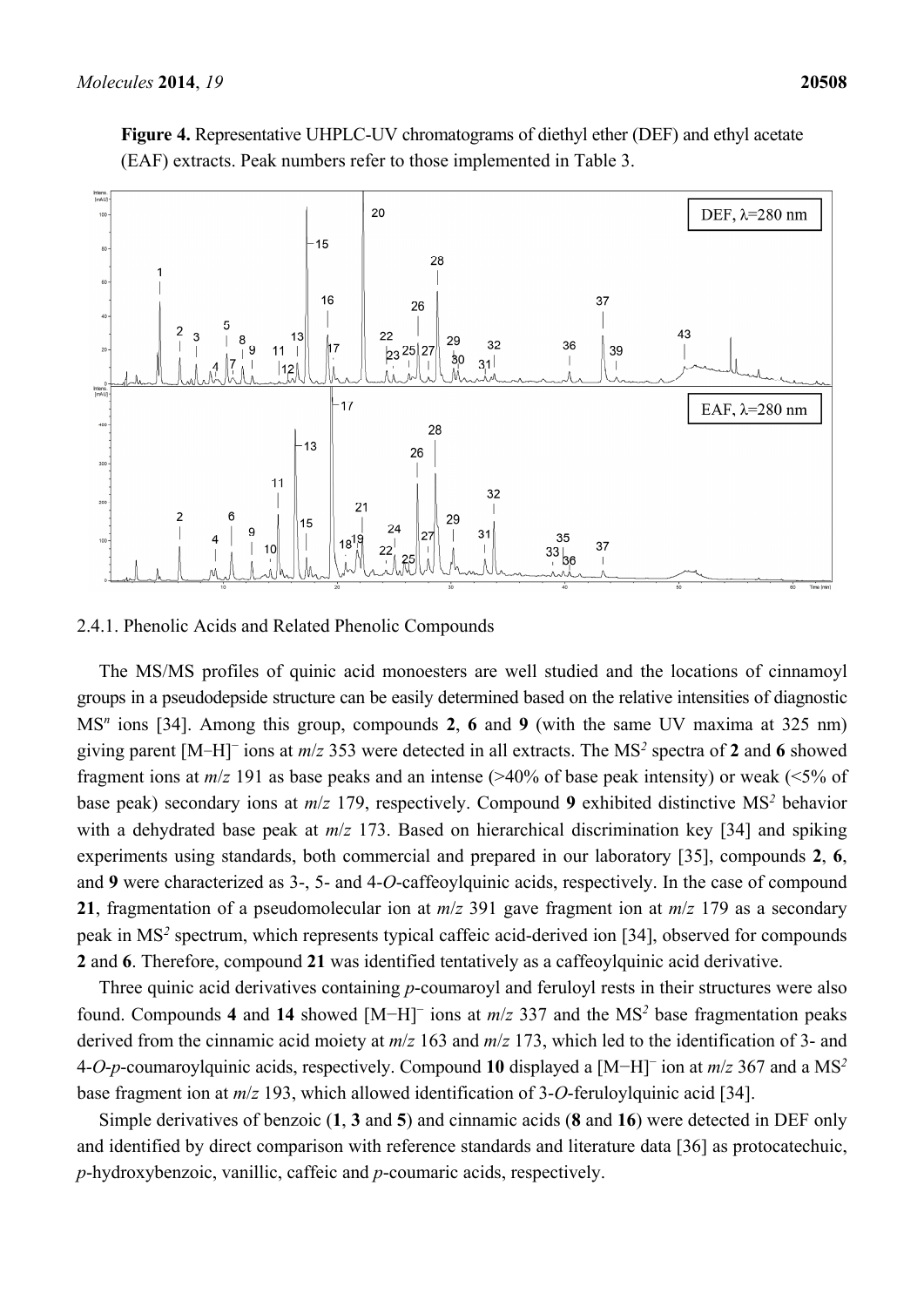# 2.4.2. Flavan-3-ols (Catechins and Proanthocyanidins)

Peaks **7**, **11**, **13**, **17**–**19**, and **24** (with UV maxima at 280 nm) were classified as mono- to oligomeric procyanidins. Compounds **7** and **13** showed [M−H]<sup>−</sup> ions at *m*/*z* 289 and MS*<sup>2</sup>* ions at *m*/*z* 245 and *m/z* 205, respectively. Standard spiking experiments and literature data [37] led to the identification of (+)-catechin (CA) and (‒)-epicatechin (ECA). Compound **11** with a parent ion [M−H]<sup>−</sup> at *m*/*z* 577, yielding MS<sup>2</sup> diagnostic fragments at *m/z* 451, 425, 407 and 289, and compound 19 with a [M−H]<sup>-</sup> signal at *m*/*z* 575 and MS*<sup>2</sup>* fragment ions at *m*/*z* 499, 423 and 289 were identified as procyanidin B- and A-type dimers, respectively. According to [20], these are probably procyanidins B2 and A2. Pseudomolecular ions [M−H]<sup>-</sup> at *m/z* 863 with the relevant MS<sup>2</sup> fragmentation indicated the presence of procyanidin A-type trimers (**17**, **24**), whereas a parent [M−H]<sup>−</sup> ion at *m*/*z* 865 with base daughter MS*<sup>2</sup>* peaks at *m*/*z* 713 and *m*/*z* 577 allowed identification of a procyanidin B-type trimer (**18**) [37]. In the group of proanthocyanidins, 12 individuals were found, with the dominant ECA (**13**) and the A-type procyanidin trimer (**17**).

#### 2.4.3. Flavonoids

Peaks **23**, **26**–**33**, **35**, **37** and **40**–**44** with two UV maxima at approximately 250–267 and 355–365 nm were classified as flavonoids. Compounds **37** and **43** were identified with standards as free aglycones quercetin (QU) and kaempferol (KA), respectively. Glycosides were found by detection of neutral losses typical for sugar moieties (162 for hexoses, 132 for pentoses, and 176 for hexuronic acids). In the case in which one of the neutral loss masses was found, MS<sup>3</sup> fragmentation was performed to identify the aglycone moiety [38]. Peaks  $26-29$  with the fragment ion in MS<sup>2</sup> spectra at  $m/z$  301 (typical for QU) were identified with authentic standards as hyperoside (**26**, HY), isoquercitrin (**27**, IQ), miquelianin (**28**, MQ), and guajiverin (**29**). Due to the corresponding MS/MS profile, compound **30** was identified tentatively as a quercetin derivative. Similarly, peaks **31** and **35** with the MS*<sup>2</sup>* fragment ions at *m*/*z* 285 (typical for KA) were classified as kaempferol 3-*O*-glucuronide and astragalin (AG), respectively. In the case of peak **23**, a flavonoid diglycoside, the MS spectra in a positive mode revealed the neutral losses characteristic for a pentose (−132 amu), cleavage of glucuronic acid (−176 amu) and the aglycone signal at  $m/z$  303. Based on  $MS<sup>2</sup>$  and  $MS<sup>3</sup>$  fragmentation patterns and the published data [39], **23** was identified as a quercetin pentoside-glucuronide. Peaks **32**, **41** and **40** gave the parent ions [M−H]<sup>−</sup> at *m*/*z* 491, 533 and 665, respectively. Their MS spectra in a negative mode revealed the cleavage of glucuronic acid (−176 amu) and the aglycone signal at *m*/*z* 301. Furthermore, the neutral losses distinctive for methyl group (−14 amu), butyl group (−56 amu), and butyl group with pentose (−132 amu) were observed for compounds **32**, **41** and **40**, respectively. On that basis [40], they were identified as quercetin 3-*O*-glucuronide methyl ester, quercetin 3-*O*-glucuronide butyl ester and quercetin 3-*O*-pentoside-glucuronide butyl ester. Compounds **33** ([M−H]<sup>−</sup> at *m*/*z* 475), **44** ([M−H]<sup>−</sup> at *m*/*z* 517) and **42** ([M−H]<sup>−</sup> at *m*/*z* 649) exhibited parallel fragmentation patterns as the latter ones and were recognized as analogous kaempferol derivatives. It is of note that the butyl esters **40**–**42** and **44** were observed exclusively in BF obtained after sequential liquid-liquid extraction of MED. Their absence in the mother extract suggested that they were artifacts formed during extraction. Similar conclusion could be made for methyl esters (compounds **32** and **33**) per analogy.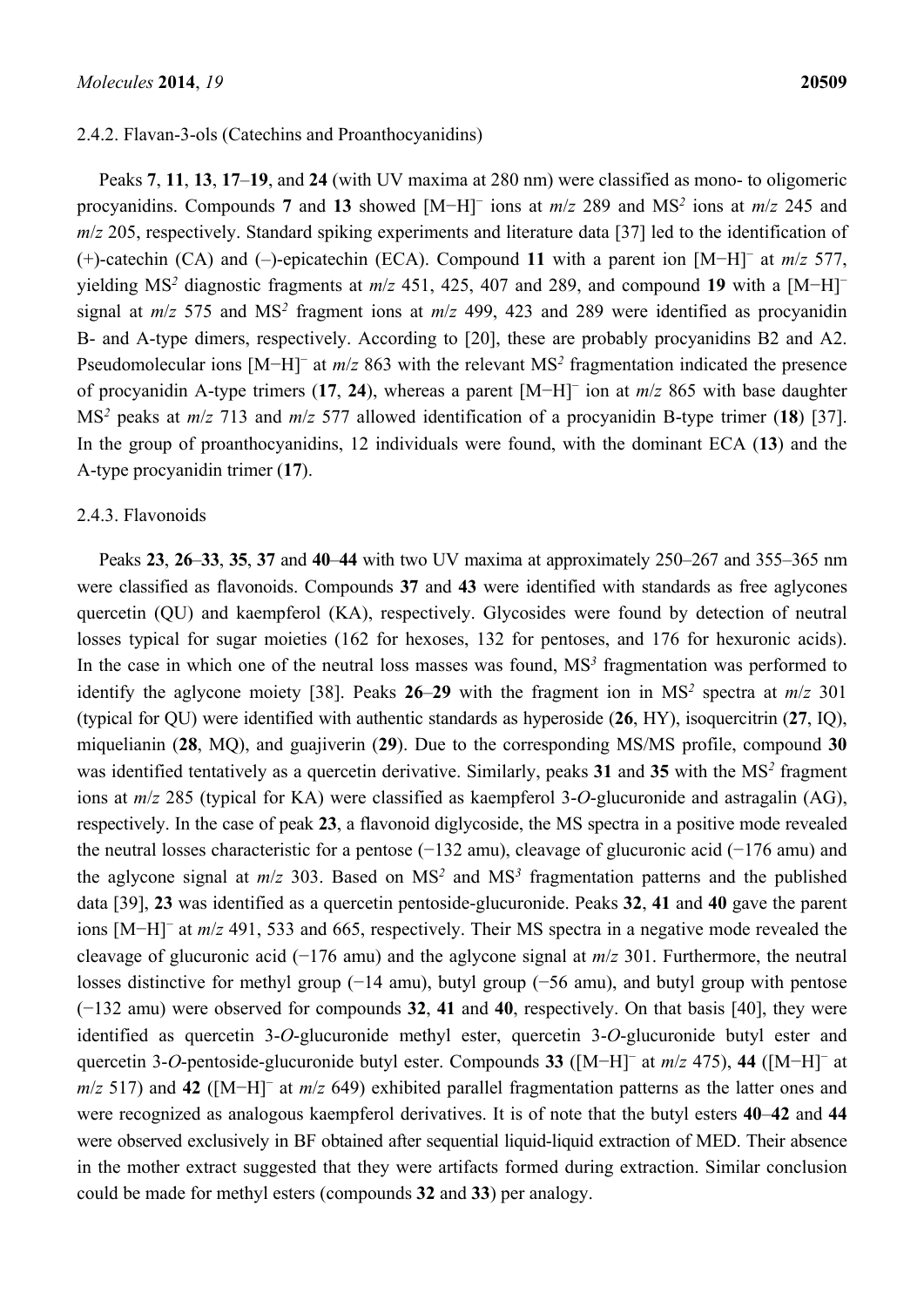The study proved the presence of 16 flavonoids, among which compounds **26**–**28**, **31**, **35**, **37**, and **43** had already been reported in the genus *Gaultheria* [20,41], whereas compounds **23**, **29**, **30**, **32**, **33**, **40**–**42** and **44** were detected for the first time. In all extracts flavonoids were mainly represented by three quercetin derivatives MQ (**28**), HY (**26**) and quercetin pentoside-glucuronide (**23**). The previously published data [20] suggested that IQ (**27**) is the dominant *G. procumbens* leaf flavonoid. However, the strong elution gradient applied by Saleem *et al.* [20] resulted probably in co-elution of the critical bands of IQ and MQ. The co-elution tendency was observed also by our team, especially when the strong gradient profile was used, similar to that applied in [20]. Optimization of the more selective elution profile for UHPLC-PDA-ESI-MS<sup>3</sup>-fingerprinting resulted in high resolution between the adjacent bands (Figure 4) and enabled undoubted identification of MQ as the dominant flavonoid of the title plant.

# *2.5. Quantitative Profiling of G. procumbens Leaf Phenolics*

Quantitative phenolic profile was studied by UV-spectrophotometric (total proanthocyanidins) and HPLC-PDA methods (total flavonoids and fingerprinting of individual compounds). The subsequent correlation studies were applied to select the main determinants of the tested bioactivities.

As reported in Figure 5, the highest total level of individual phenolics, as assayed by HPLC-PDA (511.0 mg/g DW), was found for EAF, which confirmed that ethyl acetate has the best ability to concentrate the bioactive constituents of *G. procumbens* leaves.

The total content of proanthocyanidins (TPA), as determined by the butanol-HCl assay and expressed in cyanidin chloride equivalents (CyE), was in the range of 49.6–483.4 mg/g DW and constituted 65.6%–100.4% of the TPC values with one outlier for DEF (21.3%), and thus prevailed strongly in the phenolic fractions of most extracts. However, this assay is not diagnostic for the degree of polymerization, and can give positive responses for molecules varying from monomers to highly condensed ones. On the other hand, RP-HPLC method enables separation of low- and medium-molecular-weight proanthocyanidins (monomers, dimers, and trimers), that are of special interest as health-promoting agents due to their beneficial profile of bioavailability and bioactivity, including antioxidant and anti-inflammatory actions [42]. All 12 individual compounds of this type identified by UHPLC-PDA-ESI-MS<sup>3</sup> (see Section 2.4), were detectable also by HPLC-PDA, including CA, ECA and the procyanidin A-type trimer (**17**), marked PA. The total content of these compounds (TLPA), calculated as ECA, varied among extracts, with the highest level found for EAF (415.7 mg/g DW). The TLPA levels constituted 10.6%–100.4% of the TPA contents, with the highest shares observed for DEF (100.4%) and EAF (86.5%). As described above (Sections 2.1 and 2.2), DEF and EAF exhibited the highest TPC levels and the most potent activity in the majority of test systems. This close relationship was confirmed by a significant correlation between TLPA and TPC levels ( $r = 0.8675$ ).  $p < 0.05$ ) indicating a strong impact of TLPA on the FC-response. Similar trends were observed between TLPA levels and parameters of the DPPH ( $r = -0.9714$ ,  $p < 0.01$ ), inhibition of LA-peroxidation  $(r = -0.9698, p \le 0.01)$ , and lipoxygenase inhibition  $(r = -0.9167, p = 0.08)$  tests for most extracts except EAF, which deviated from these models by extremely high TLPA level in comparison to the exerted activity. This discrepancy could be probably connected with the flavan-3-ol profile of EAF (*i.e.*, monomers-to-oligomers ratio) and specific reactivity of individual molecules in particular tests [43].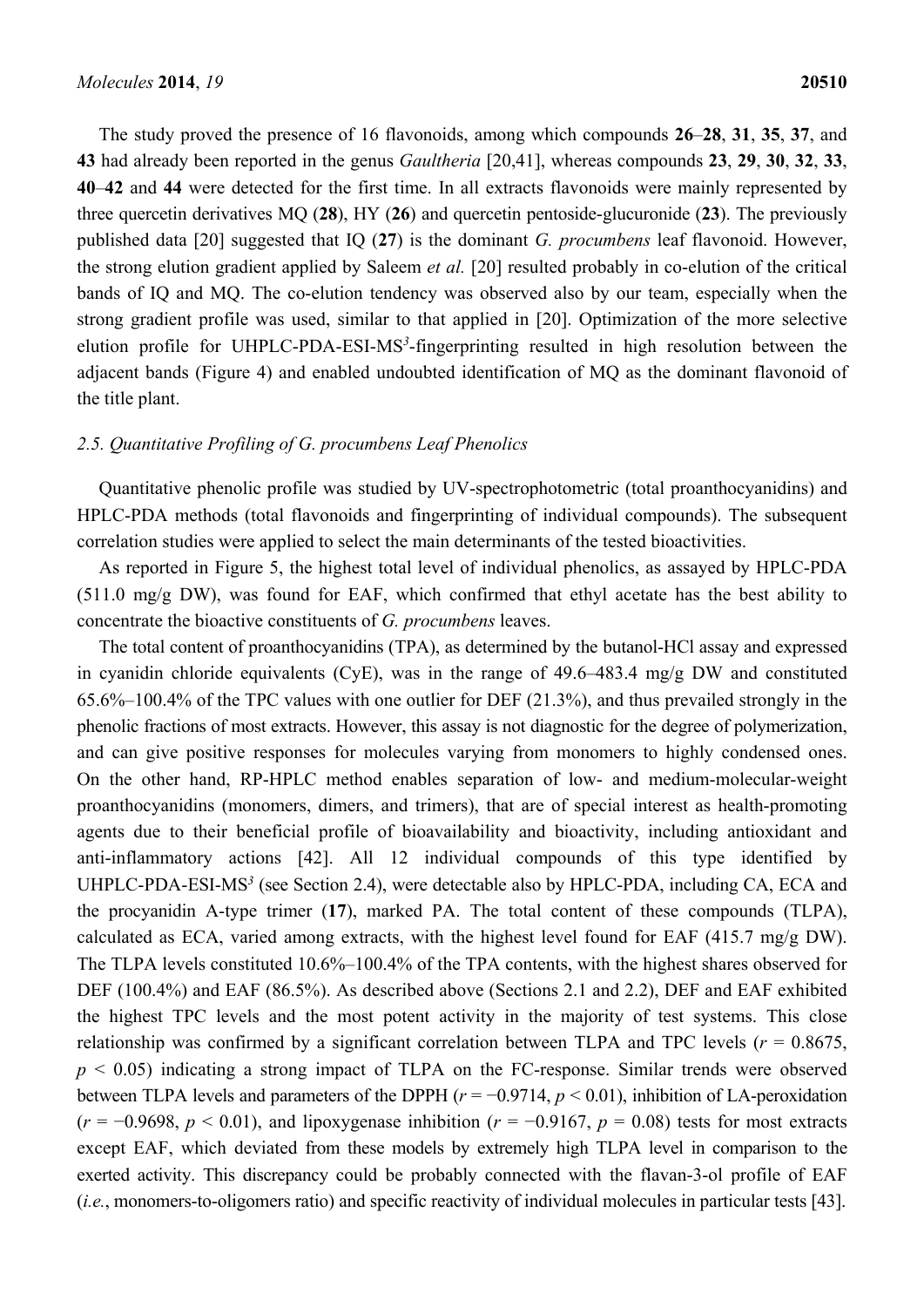The major A-type proanthocyanidin of *G. procumbens* (PA) was present in considerable amounts  $(5.3-136.9 \text{ mg/g DW})$  and ratios to the TLPA levels  $(32.9\% - 100\%)$  in all extracts except DEF (Figure 5a). Excluding this extract, a strong and statistically significant ( $p < 0.05$ ) correlations were found between PA and FRAP levels ( $r = 0.9604$ ), H<sub>2</sub>O<sub>2</sub> SC<sub>50</sub> ( $r = -0.9013$ ) and O<sub>2</sub><sup> $-$ </sup> SC<sub>50</sub> values  $(r = -0.8216)$ . Although weaker trends ( $p > 0.05$ ) were observed for PA levels and DPPH EC<sub>50</sub>  $(r = -0.7447)$ , IC<sub>50</sub> for LA-peroxidation ( $r = -0.7373$ ), and LOX IC<sub>50</sub> values ( $r = -0.8151$ ), they cannot be discriminated, and PA could be indicated as an important determinant of the tested activities.



**Figure 5.** Quantitative data of *G. procumbens* dry leaf extracts: (**a**) proanthocyanidins; (**b**) phenolic acids; (**c**) flavonoid aglycones after acid hydrolysis; and (**d**) native flavonoids.

All data expressed as mean values calculated per dry weight of the extracts  $\pm$  SD ( $n = 3 \times 3 \times 1$ ) represented by error bars. For each parameter different letters in parentheses indicate significant differences (*p* < 0.05). Abbreviations: TPA, total proanthocyanidin content expressed in cyanidin chloride equivalents; TLPA, total content of individual proanthocyanidins expressed in epicatechin equivalents; ECA, (−)-epicatechin; PA, procyanidin A-type trimer; TPHA, total content of phenolic acids; CHA, 5-*O*-caffeoylquinic acid; NCHA, 3-*O*-caffeoylquinic acid; CCHA, 4-*O*-caffeoylquinic acid; SPHA, total content of simple hydroxybenzoic and hydroxycinnamic acids; TFA, total flavonoid content as the sum of aglycones after acid hydrolysis; TFL, total content of individual native flavonoids; QU, quercetin; KA, kaempferol; HY, hyperoside; MQ, miquelianin. All levels found by HPLC-PDA-fingerprints except for the TPA contents assayed by spectrophotometry. For extract codes see Figure 1.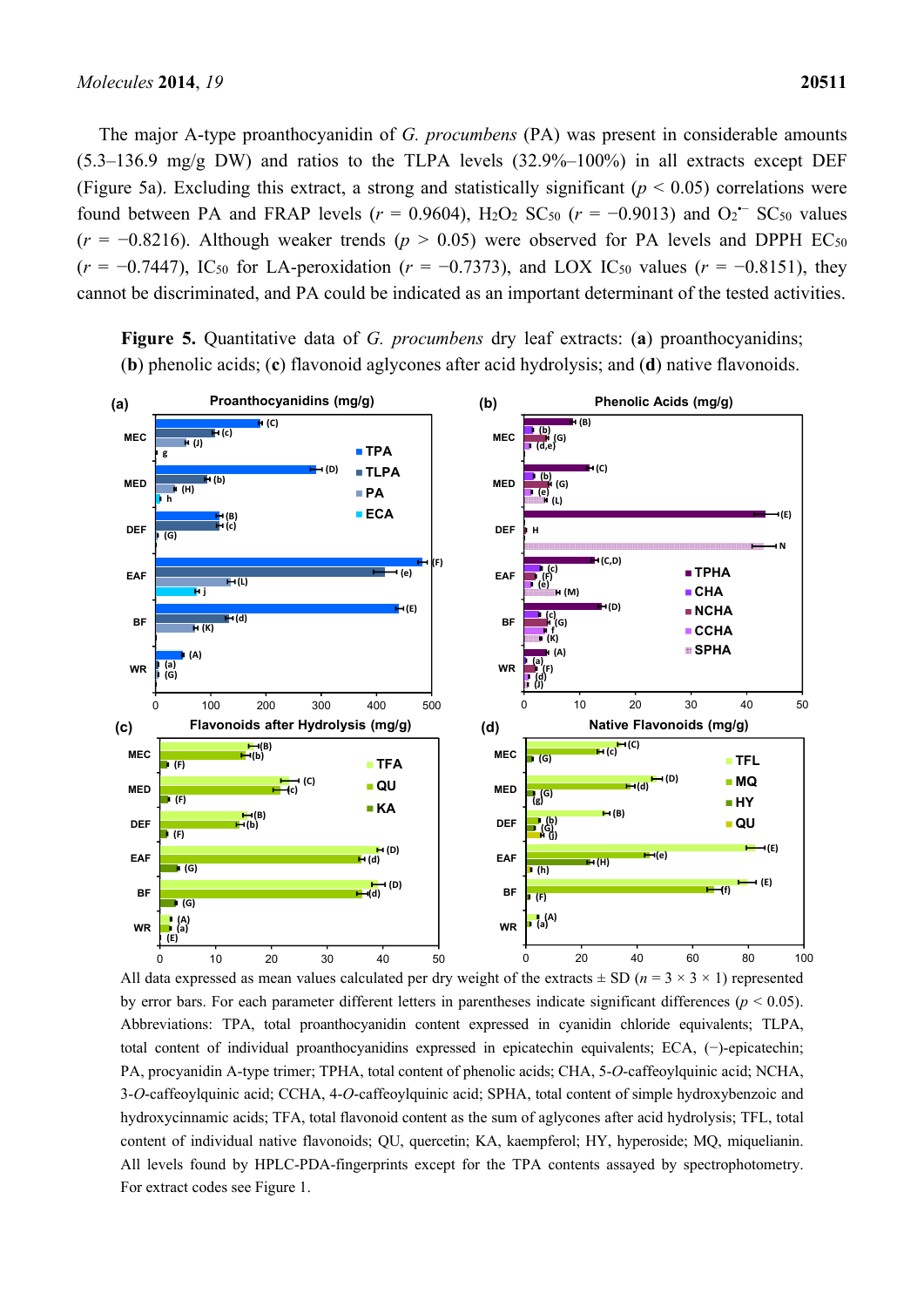The total content of native flavonoids (TFL, Figure 5d) was quite high in all extracts (29.0–82.6 mg/g DW) except WR (4.4 mg/g DW). Two flavonol aglycones (QU and KA) were found in the extracts after acid hydrolysis, with QU constituting 91.7%–94.1% of the total aglycones (Figure 5c). In the native extracts, free aglycones were minor or trace components  $(0.1-1.9 \text{ mg/g DW})$  except for QU in DEF (5.9 mg/g DW). Among flavonoids, quercetin glycosides (mainly MQ and HY) were the most abundant. Correlation studies revealed determinative impact of flavonoids on  $H_2O_2$  scavenging activity due to the observed significant (*p* < 0.05) relationships between both TFL and MQ levels and H<sub>2</sub>O<sub>2</sub> SC<sub>50</sub> values ( $r = -0.8466$  and  $r = -0.8426$ , respectively). For other antioxidant activity parameters the correlations were weaker with the lowest found for the FRAP levels ( $r = 0.6066$  and  $r = 0.2570$ , respectively). Lack of statistical significance of these trends at  $\alpha = 0.05$  suggested that the impact of flavonoids on the antioxidant capacity of *Gaultheria* extracts is more additive than determinative. On the other hand, significant linear relationships between the LOX IC<sub>50</sub> values and TFL levels ( $r = -0.9651$ ,  $p < 0.01$ ) suggested, that flavonoids are mainly responsible for enzyme mediated anti-inflammatory activity of the extracts. Although weaker than the total flavonoid effect, the impact of MQ on this activity ( $r = -0.8535$ ,  $p = 0.07$ ) is also of note. It is worth pointing out that MQ was proved to have strong *in vivo* antioxidant and anti-inflammatory effects [44]. The presence of MQ at high levels (26.8–37.7 mg/g DW in MEC and MED) could thus partially explain the wide biological activity of the analyzed plant.

As shown in Figure 5b, with total levels of 4.2–13.9 mg/g DW, phenolic acids are minor components of most *Gaultheria* extracts except DEF (43.5 mg/g DW; 23.1% of total phenolics detected by HPLC). The most abundant compounds among them were caffeoylquinic acid isomers (3.5–11.0 mg/g DW) constituting 52.4%–83.1% of total acids. One exception to this trend was DEF, which accumulated high quantities of simple hydroxybenzoic (29.3 mg/g DW) and hydroxycinnamic (13.8 mg/g DW) acids. Due to its unique profile, DEF was excluded from correlation studies, which then revealed strong and significant ( $p < 0.05$ ) linear relationships between the total contents of phenolic acids and LOX IC<sub>50</sub> values ( $r = -0.9821$ ), DPPH EC<sub>50</sub> values ( $r = -0.9261$ ), as well as IC<sub>50</sub> values from the LA-peroxidation test ( $r = -0.8850$ ), and FRAP values ( $r = 0.8157$ ). Although these relationships were less evident for H<sub>2</sub>O<sub>2</sub> and O<sub>2</sub><sup> $\sim$ </sup> SC<sub>50</sub> values ( $|r| \ge 0.65$ ,  $p > 0.05$ ), the study indicated that, despite the lower content, phenolic acids are key determinants of the tested activities.

#### **3. Experimental Section**

#### *3.1. General*

HPLC grade reagents and standards, such as bovine testis hyaluronidase; bovine serum albumin; luminal; nitrobluetetrazolium; xanthine; xanthine oxidase; hydrogen peroxide; horseradish peroxidase; lipoxygenase from soybean; 2,2-diphenyl-1-picrylhydrazyl (DPPH); 2,2'-azobis-(2-amidinopropane) dihydrochloride (AAPH); 2,4,6-tris-(2-pyridyl)-s-triazine (TPTZ); (±)-6-hydroxy-2,2,7,8-tetramethylchroman-2-carboxylic acid (Trolox®, TX); caffeic acid (CFA); gallic acid monohydrate (GA); chlorogenic acid hemihydrate (CHA); *p*-coumaric acid (*p*CA); protocatechuic acid (PCA); (+)-catechin (CA); (−)-epicatechin (ECA); kaempferol (KA); quercetin trihydrate (QU); rutin trihydrate (RT); miquelianin (MQ, quercetin 3-*O*-*β*-D-glucuronopyranoside); astragalin (AG, kaempferol 3-*O*-*β*-D-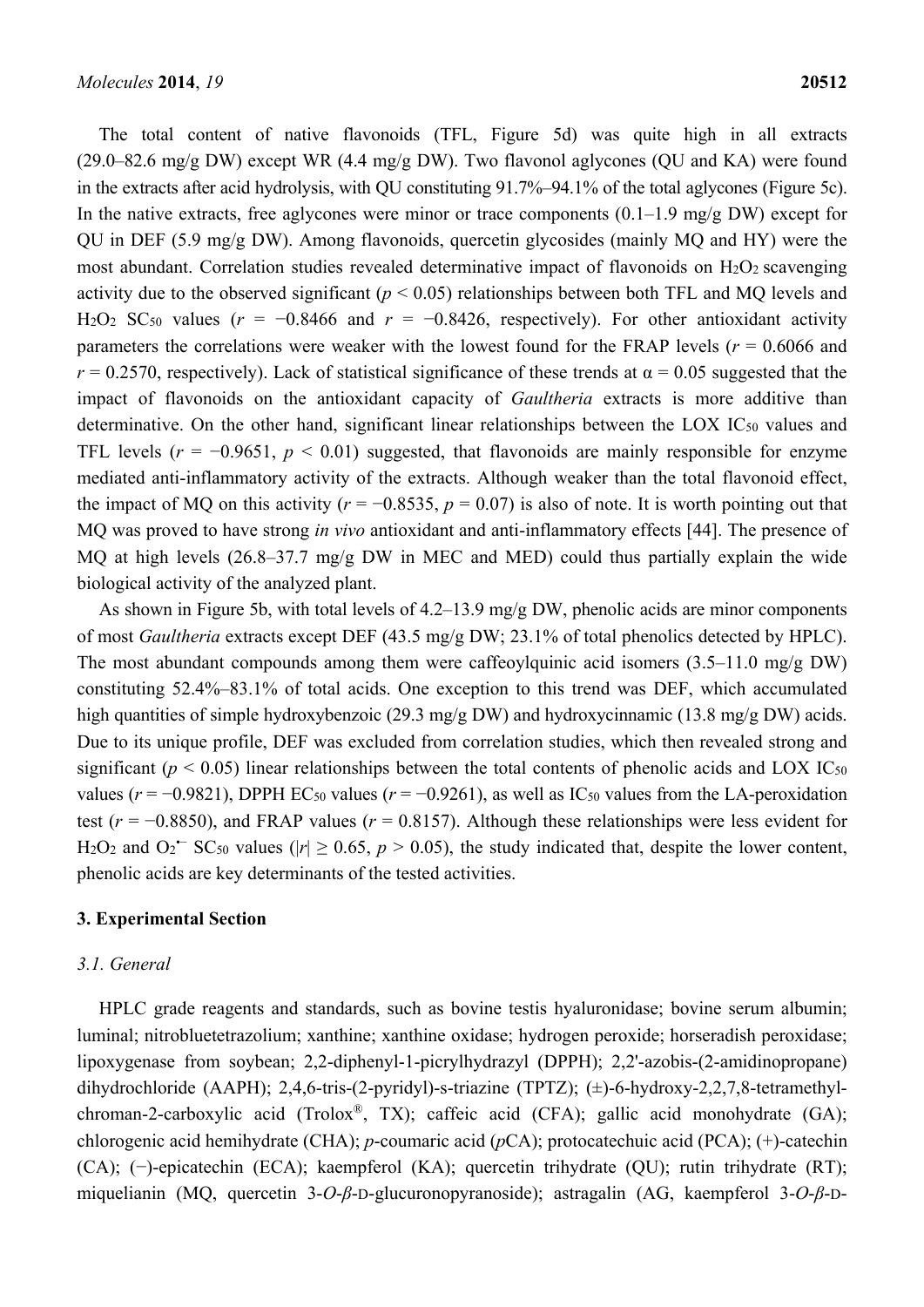glucopyranoside); isoquercitrin (IQ, quercetin 3-*O*-*β*-D-glucopyranoside); hyperoside (HY, quercetin 3-*O*-*β*-D-galactopyranoside); linoleic acid (LA); and ascorbic acid (AA) were purchased from Sigma-Aldrich (Seelze, Germany/St. Louis, MO, USA), as were analytical grade *p*-hydroxybenzoic acid (*p*HBA); butylated hydroxyanisole (BHA); 2,6-di-*tert*-butyl-4-methylphenol (BHT); and *tert*-butylhydroquinone (TBHQ). Hyaluronic acid and heparin sodium were purchased from Fluka (Steinheim, Germany) and WZF Polfa (Warsaw, Poland). An HPLC grade (min. 96.5% purity) guajiverin (GV, quercetin 3-*O*-*α*-L-arabinopyranoside) standard was isolated earlier [45]. The qualitative standards of 3-*O*-caffeoylquinic acid (NCHA) and 4-*O*-caffeoylquinic acid (CCHA) were prepared by isomerization of CHA according to the known method [35]. HPLC grade solvents (acetonitrile and methanol) used for UHPLC and HPLC analyses were obtained from POCh (Gliwice, Poland). Phosphate buffered saline (PBS) was purchased from Biomed (Lublin, Poland). All other chemicals and solvents were of analytical grade and obtained from POCh (Poland). In all analyses redistilled water was used. For nonenzymatic spectrophotometric tests samples were incubated in a constant temperature using a BD 23 incubator (Binder, Tuttlingen, Germany) and measured using a Lambda 25 spectrophotometer (Perkin-Elmer, Waltham, MA, USA), in 10 mm quartz cuvettes. Enzymatic tests were done using 96-well plates and monitored using a microplate reader, Synergy 4 (BioTek, Winooski, VT, USA).

#### *3.2. Plant Material and Preparation of Dry Extracts*

Leaves of *Gaultheria procumbens* L. were collected in October 2012 in the nursery-garden of Ericaceae plants, Gospodarstwo Szkolkarskie Jan Cieplucha (51°44ʹN, 19°18ʹE), Konstantynow Lodzki, Poland. The seeds for the nursery were imported from the William J. Beal Botanical Garden (Michigan State University, East Lansing, MI, USA), and authenticated in the Arboretum, Forestry Experimental Station of Warsaw University of Life Sciences (SGGW) in Rogow, Poland. The voucher specimen was deposited in the herbarium of the Department of Pharmacognosy, Medical University of Lodz, Poland with the number KFG/HB/12005-GPRO.

The raw material was air-dried under normal conditions, powdered with an electric grinder, and sieved through a 0.315-mm sieve. Two portions (100 g each) were sampled, and one of them was extracted with chloroform (1 L, 48 h) in a Soxhlet apparatus to obtain the chloroform extract (CHE, 7.4 g DW). Both samples were next separately refluxed triply with 75% (*v*/*v*) aqueous methanol (1 L, 8 h) to give the crude methanol extract (MEC, 42.5 g DW) and the defatted methanol extract (MED, 39.4 g DW), respectively. The MED (35.0 g) was suspended in water (1 L) and subjected to sequential liquid-liquid extraction with organic solvents ( $8 \times 100$  mL each) to yield diethyl ether fraction (DEF, 0.7 g DW), ethyl acetate fraction (EAF, 2.5 g DW), *n*-butanol fraction (BF, 11.9 g DW) and water residue (WR, 16.3 g DW). The organic solvent extracts were evaporated *in vacuo*, and the water containing fractions were lyophilized using an Alpha 1–2/LD Plus freeze dryer (Christ, Osterode am Harz, Germany) before weigh in. The extraction process was illustrated in Figure S1.

# *3.3. Determination of Total Phenolic Content (TPC)*

The total phenolic content (TPC) was determined according to the Folin-Ciocalteu method as described earlier [46] with the use of methanol/water (70:30,  $v/v$ ) solutions of the tested extracts (0.12–0.90 mg/mL). Results were expressed as gallic acid equivalents (GAE) per dry weight of the extracts.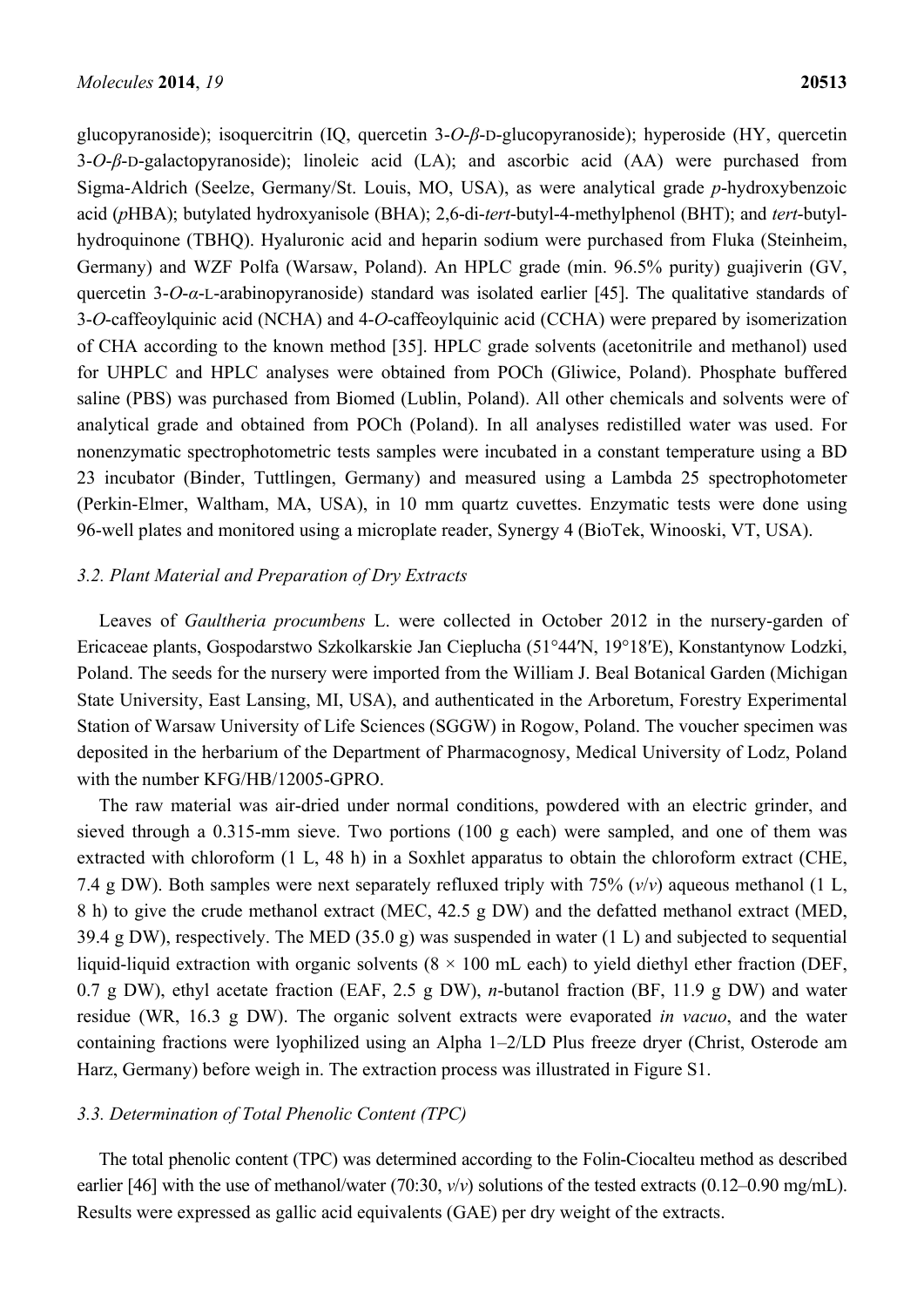### *3.4. Biological Activity Testing*

# 3.4.1. Reactive Oxygen Species Scavenging Tests

The DPPH scavenging activity was determined based on the earlier optimized method [45] with the use of serial dilutions of the analytes (2–160 μg/mL) in methanol/water (70:30, *v*/*v*). Finally, the concentration of the analytes in the reaction medium (in µg/mL) was plotted against the percentage of remaining DPPH using the DPPH calibration curve, and the normalized EC<sub>50</sub> values were calculated as described previously [47].

The xanthine/xanthine oxidase system with nitrobluetetrazolium (NBT) reduction, was used to determine the superoxide anion  $(O_2^{\bullet})$  scavenging capacity as described previously [48]. Prior to the analysis, the extracts were dissolved in a  $(Ca^{2+})$ -free PBS buffer to the concentrations of 2.5–400.0 μg/mL. As a positive control, ascorbic acid was used. Finally, the SC<sub>50</sub> values were calculated from the calibration curves. In order to assess the possibility of direct interaction of the tested analytes with xanthine oxidase, the uric acid production by the enzyme was monitored at 295 nm [49].

The hydrogen peroxide  $(H_2O_2)$  scavenging capacity was tested by the horseradish peroxidase method as described previously [48]. Prior to the analysis, the extracts were dissolved in the  $(Ca^{2+})$ -free PBS buffer to the concentrations of 10–140 μg/mL. As a positive control, quercetin was used. Finally, the SC<sub>50</sub> values were calculated from the five-point calibration curves.

#### 3.4.2. Ferric Reducing Antioxidant Power (FRAP) Assay

The FRAP was determined according to [30] with some variations [47]. Prior to the analysis, the analytes were diluted with methanol/water (70:30, *v*/*v*) to the concentrations of 40–360 μg/mL. The activity was expressed in micromoles of ferrous ions produced by 1 g of the dry extract or standard, which value was calculated from the eight-point calibration curve of ferrous sulphate.

#### 3.4.3. Linoleic Acid Peroxidation Test (Ferric Thiocyanate Method, FTC)

The ability of the analytes to inhibit AAPH-induced LA-peroxidation was assayed as described earlier [47] and with the use of serial dilutions of the analytes (0.07–3.00 mg/mL) in methanol/water (70:30,  $v/v$ ). Finally, the IC<sub>50</sub> values were calculated from the five-point concentration-inhibition calibration curve.

#### 3.4.4. Hyaluronidase and Lipoxygenase Inhibition Tests

Inhibition of hyaluronidase was determined by the modified turbidimetric USP [50] with heparin used as a positive control. Prior to the assay, the analytes were dissolved in monosodium phosphate buffer ( $pH = 7.0$ ) with 0.01% BSA to the concentrations of 1–2 mg/mL.

Inhibition of lipoxygenase was tested according to [48] with the use of serial dilutions of the analytes (100–600 μg/mL) in sodium borate buffer ( $pH = 9.0$ ). As a positive control, quercetin was used. Finally, the IC50 values were calculated from the five-point calibration curves.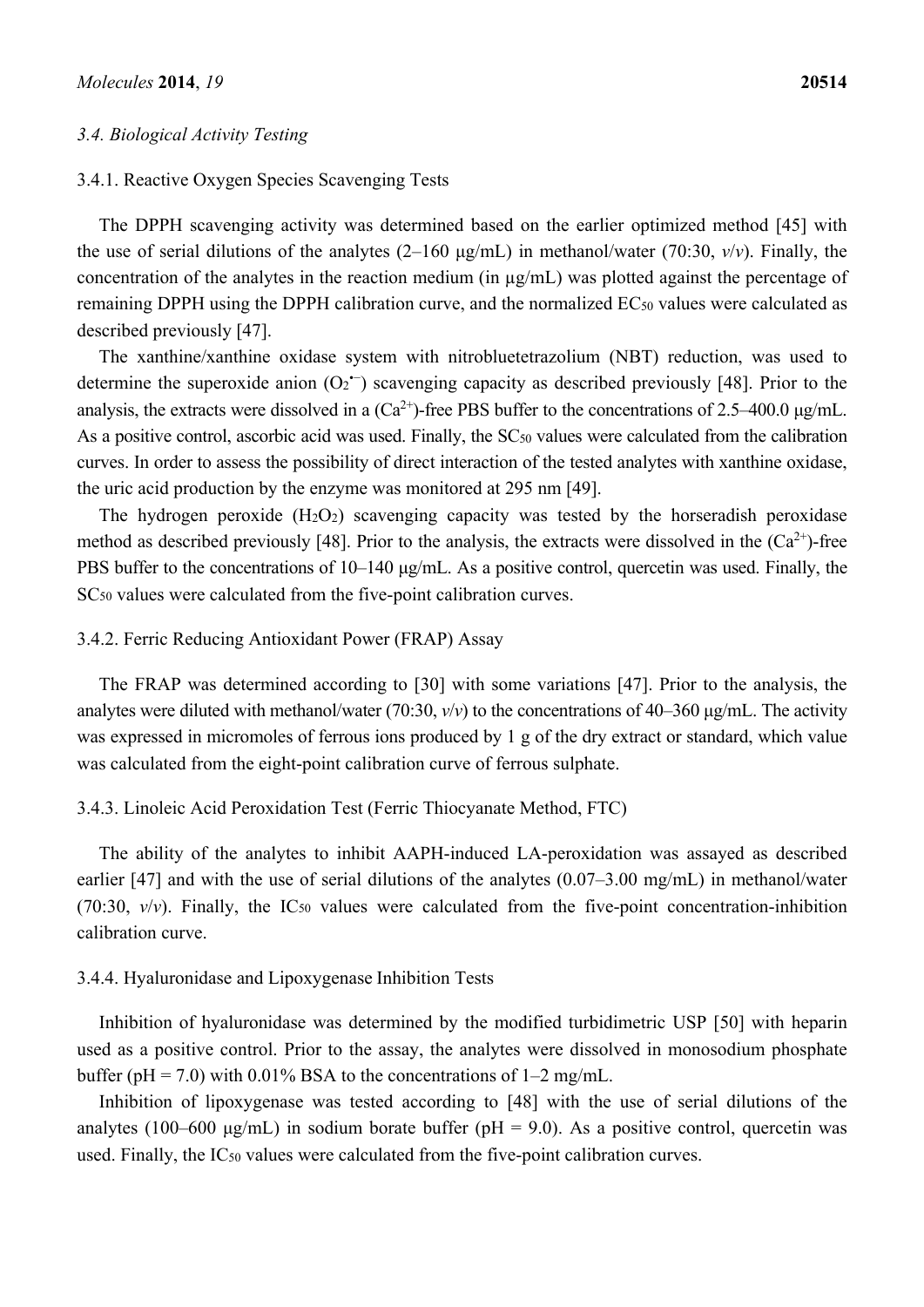#### *3.5. Phytochemical Profiling*

## 3.5.1. UHPLC-PDA-ESI-MS*<sup>3</sup>* and HPLC-PDA Fingerprint Conditions

The UHPLC-PDA-ESI-MS<sup>3</sup> analysis was performed using an UHPLC-3000 RS system (Dionex, Dreieich, Germany) equipped with a dual low-pressure gradient pump, an autosampler, a column compartment, a diode array detector, and an AmaZon SL ion trap mass spectrometer with an ESI interface (Bruker Daltonik, Bremen, Germany). Separations were carried out on a Kinetex XB-C18 column (1.7  $\mu$ m, 150 mm × 2.1 mm i.d.; Phenomenex, Torrance, CA, USA) at 25 °C. The mobile phase (A) was water/acetonitrile/formic acid (95:5:0.1, *v*/*v*/v), and the mobile phase (B) was acetonitrile/formic acid (100:0.1,  $v/v$ ). A linear gradient system was used for elution: 0–45 min,  $6\%$ –26% B  $(v/v)$ ; 45–55 min, 26%–95% B; 55–63 min, 95% B; 63–70 min, 95%–6% B; 70–80 min, 6% B (equilibration). The flow rate was 0.3 mL/min. Before injection, samples of the tested extracts (10–40 mg) were dissolved in 70%  $(v/v)$  aqueous methanol (10 mL) and filtered through a PTFE syringe filter (13 mm, 0.2  $\mu$ m, Whatman, Pittsburgh, PA, USA). UV-Vis spectra were recorded over a range of 200–600 nm, and chromatograms were acquired at 254 nm, 280 and 350 nm. LC eluate was introduced directly into the ESI interface without splitting and analyzed in a negative and positive ion mode. MS*<sup>2</sup>* and MS*<sup>3</sup>* fragmentations were obtained for the most abundant ions at the time. The nebulizer pressure was 40 psi; dry gas flow 9 L/min; dry temperature 300 °C; and capillary voltage 4.5 kV. Analysis was carried out using scan from *m*/*z* 200 to 2200.

The HPLC-PDA assays were carried out on a Waters 600E Multisolvent Delivery System (Waters, Milford, MA, USA) with a PDA detector (Waters 2998) detector scanning in the wavelength range of 220–450 nm; a model 7725 sample injection valve (Rheodyne, Pittsburgh, PA, USA); and a 5 μL injection loop. A C18 Ascentis<sup>®</sup> Express column (2.7  $\mu$ m, 75 mm × 4.6 mm i.d.; Supelco, Bellefonte, PA, USA), guarded by a C18 Ascentis<sup>®</sup> C18 Supelguard guard column (3 µm, 20 mm  $\times$  4 mm i.d.; Supelco), was maintained at 30 °C using a Jetstream Plus 5480 thermostat (Thermotechnic Products, Langenzersdorf, Austria). An injection volume of the samples (prepared as described above) was 5 µL. The analytical method was the same as applied previously for *Sorbus* extracts [47] with twelve external standards used for calibration including CA, ECA, CFA, CHA, *p*CA, PCA, *p*HBA, RT, HY, IQ, MQ, QU, and KA. Identification and peak purity tests were made with an automated match system (Waters Empower 2 PDA software). The tentatively identified peaks were quantified as equivalents of ECA (proanthocyanidins), PCA (hydroxybenzoic acids), CHA (chlorogenic acid isomers), CFA or *p*CA (hydroxycinnamic acid derivatives other than CHAs, depending on their UV-Vis spectra), RT (flavonoid diglycosides, mean flavonoids eluting before RT), and IQ (flavonoid monoglycosides, mean flavonoids eluting after RT).

3.5.2. Determination of Total Contents of Main Groups of Polyphenols (TPA and TFA)

The total proanthocyanidin content (TPA) was quantified by the modified butanol-HCl assay as described previously [47] with the use of methanol/water (70:30, *v*/*v*) solutions of the tested extracts and fractions (0.40–2.00 mg/mL). The results were expressed as cyanidin chloride (CYE) equivalents per dry weight of the extracts.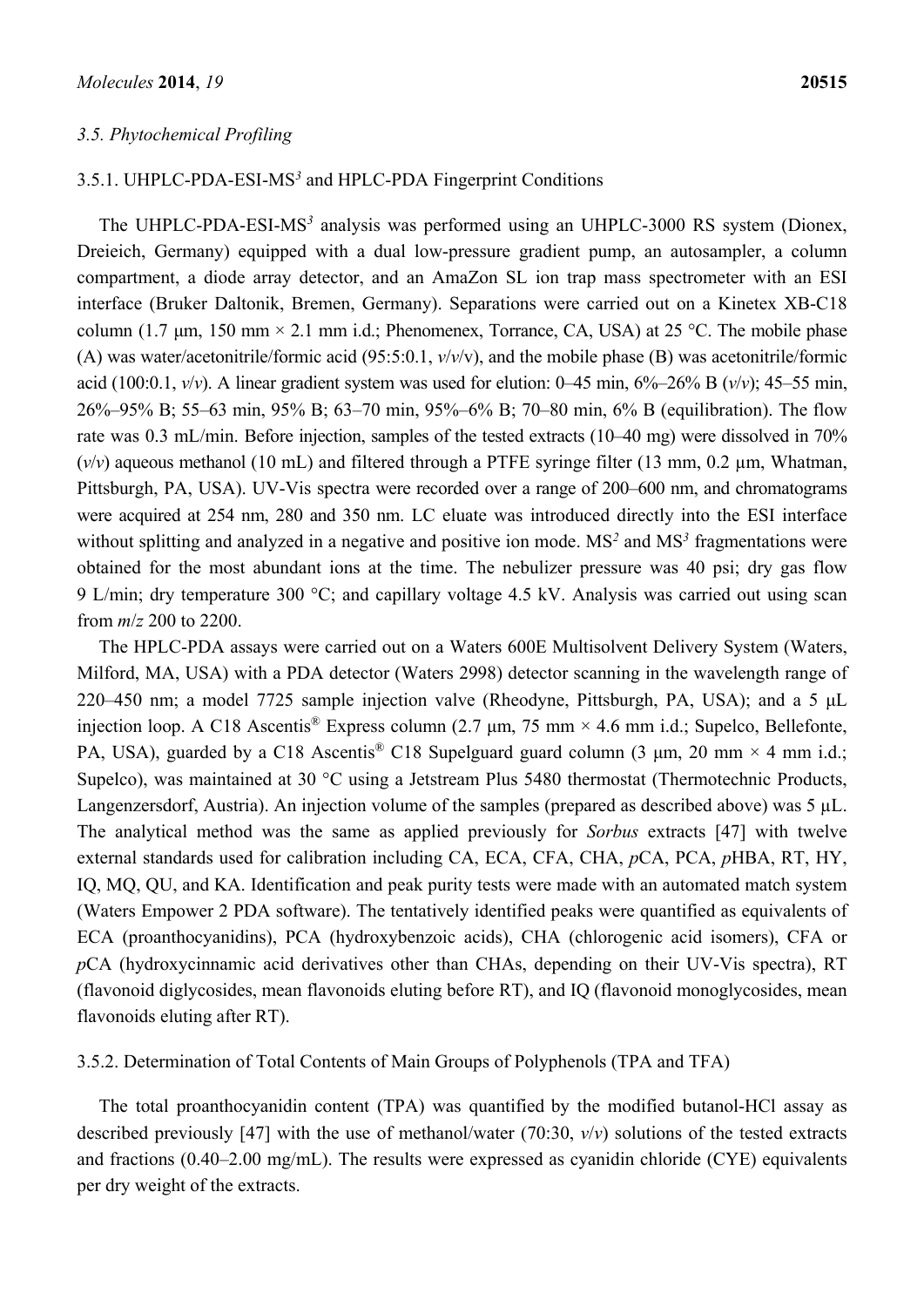The total flavonoid content (TFA) was determined by HPLC-PDA as the total content of flavonoid aglycones after acid hydrolysis, according to [51] with some modifications. Samples of the extracts (50–150 mg) were heated under reflux for three hours with  $70\%$  ( $v/v$ ) aqueous methanol (30 mL) and 25% (*w*/*v*) hydrochloric acid (9 mL). The hydrolysate was diluted with methanol to 50 mL, filtered through a PTFE syringe filter, and injected  $(5 \mu L)$  into the HPLC system (see Section 3.5.1). The elution system consisted of solvent A (0.5% water solution of orthophosphoric acid, *w*/*v*) and solvent B (methanol), with the elution profile as follows: 0–2 min, 40% B ( $v/v$ ); 2–5.5 min, 40%–60% B; 5.5–6 min, 60%–40% B; 6–10 min, 40% B (equilibration). The flow rate was 1.3 mL/min, and the column was maintained at 40 °C. Aglycones were identified by PDA-spectra and detected at 370 nm. Two external standards, QU and KA, were used for calibration.

#### *3.6. Statistical Analysis*

Results were reported as means  $\pm$  SD (standard deviation) of the indicated number of experiments. The statistics (calculation of SD, one-way analysis of variance, HSD Tukey's tests, and linearity studies) were performed using the software Statistica10Pl for Windows (StatSoft Inc., Krakow, Poland) with *p* values less than 0.05 regarded as significant.

# **4. Conclusions**

Leaves of *G. procumbens* contain considerable quantities of antioxidant polyphenols, which can be effectively extracted with 75% (*v*/*v*) aqueous methanol and further concentrated by ethyl acetate. The obtained extracts possess significant and dose-dependent SET- and HAT-type antioxidant capacities *in vitro*, as well as moderate anti-inflammatory activity, which correlate with their phenolic composition. Among the phenolic constituents, low- and medium-molecular-weight proanthocyanidins and phenolic acids are primarily responsible for the tested antioxidant capacity, whereas flavonoids are the main determinants of the anti-inflammatory effects. Regarding the potent activity of *Gaultheria* extracts in comparison with phenolic standards, the results of the present study partly explain the ethnobotanical use of the plant and support the idea that Ericaceae leaves may be good sources of beneficial prophylactic phenolic antioxidants with anti-inflammatory potential. However, further research is needed to confirm the present results in cell-based or *in vivo* studies, and to investigate in detail the dominant phenolic constituents of the analyzed extracts, especially proanthocyanidins, in terms of their structure and biological effects at molecular levels.

#### **Supplementary Materials**

Supplementary materials can be accessed at: http://www.mdpi.com/1420-3049/19/12/20498/s1.

#### **Acknowledgments**

This work was financially supported by the Medical University of Lodz (grants Nos. 502-34-010, 503/3-022-01/503-01, and 503/3-022-01/503-06-300).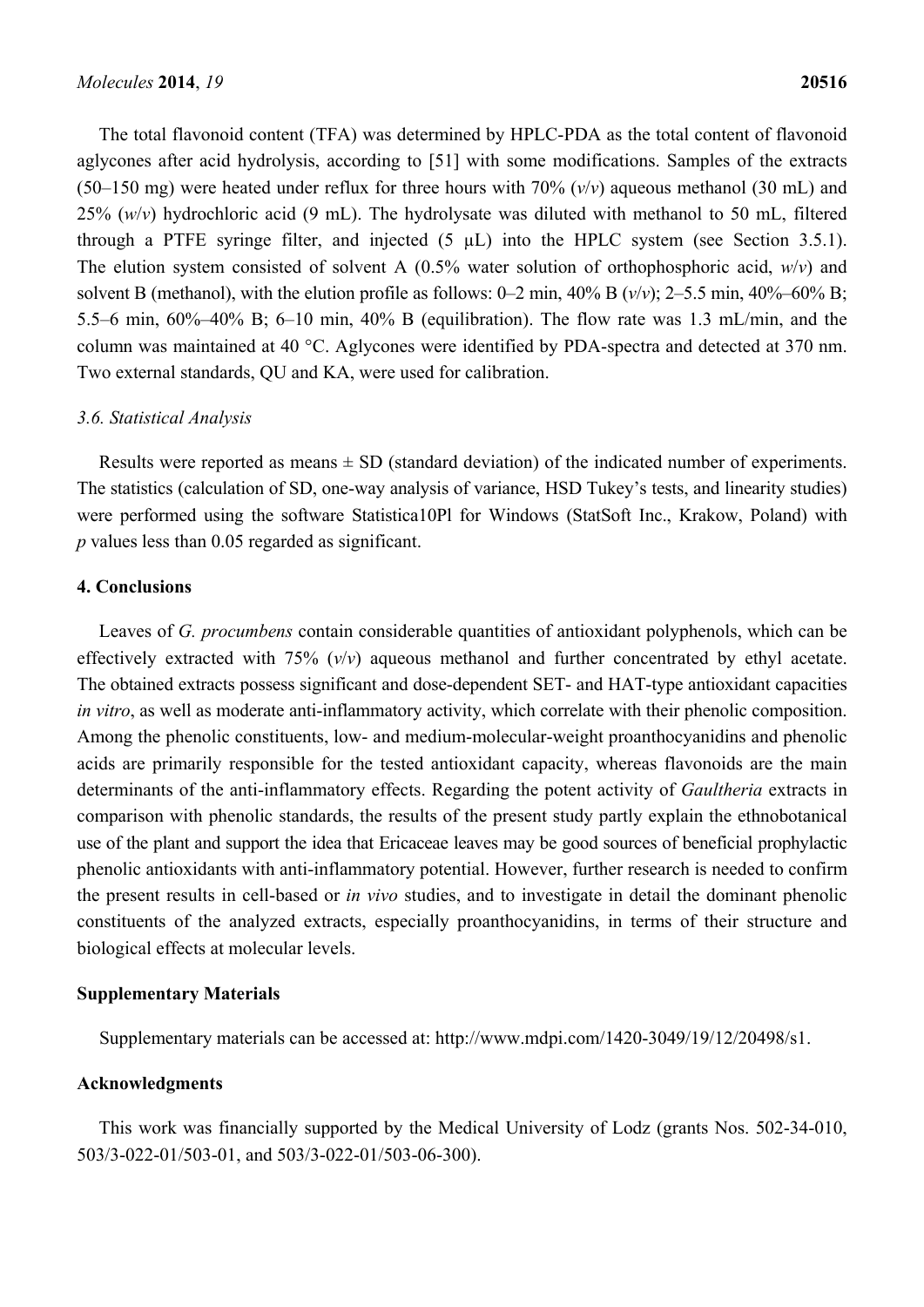# **Author Contributions**

PM and MAO designed research and analyzed the data; PM, AD and AB performed antioxidant activity studies; PM, JPP and AB performed anti-inflammatory activity studies; PM, SG, AK, AO and MAO performed phytochemical studies; MAO, AO and PM wrote the paper. All authors read and approved the final manuscript.

# **Conflicts of Interest**

The authors declare no conflict of interest.

# **References**

- 1. Prakash, D.; Kumar, N. Cost effective natural antioxidants. In *Nutrients, Dietary Supplements, and Nutriceuticals: Cost Analysis Versus Clinical Benefits*, 1st ed.; Watson, R.R., Gerald, J.K., Preedy, V.R., Eds.; Humana Press: New York, NY, USA, 2011; pp. 163–187.
- 2. Giampieri, F.; Alvarez-Suarez, J.M.; Battino, M. Strawberry and human health: Effects beyond antioxidant activity. *J. Agric. Food Chem*. **2014**, *62*, 3867–3876.
- 3. Battino, M.; Beekwilder, J.; Denoyes-Rothan, B.; Laimer, M.; McDougall, G.J.; Mezzetti, B. Bioactive compounds in berries relevant to human health. *Nutr. Rev.* **2009**, *67* (Suppl. S1), S145–S150.
- 4. Brown, E.M.; Latimer, C.; Allsopp, P.; Ternan, N.G.; McMullan, G.; McDougall, G.J.; Stewart, D.; Crozier, A.; Rowland, I.; Gill, C.I.R. *In vitro* and *in vivo* models of colorectal cancer: Antigenotoxic activity of berries. *J. Agric. Food Chem*. **2014**, *62*, 3852–3866.
- 5. Rodriquez-Mateos, A.; Heiss, C.; Borges, G.; Crozier, A. Berry (poly)phenols and cardiovascular health. *J. Agric. Food Chem*. **2014**, *62*, 3842–3851.
- 6. Sharma, J.V.; Edirisinghe, I.; Burton-Freeman, B.M. Berries: Anti-inflammatory effects in humans. *J. Agric. Food Chem*. **2014**, *62*, 3886–3903.
- 7. Zheng, W.; Wang, S.Y. Oxygen Radical Absorbing Capacity of phenolics in blueberries, cranberries, chokeberries, and lingonberries. *J. Agric. Food Chem.* **2003**, *51*, 502–509.
- 8. Ehlenfeldt, M.K.; Prior, R.L. Oxygen Radical Absorbance Capacity (ORAC) and phenolic and anthocyanin concentrations in fruit and leaf tissues of highbush blueberry. *J. Agric. Food Chem.* **2001**, *49*, 2222–2227.
- 9. Pavlović, R.D.; Lakusić, B.; Doslov-Kokorus, Z.; Kovacević, N. Arbutin content and antioxidant activity of some Ericaceae species. *Pharmazie* **2009**, *64*, 656–659.
- 10. Mechikova, G.Y.; Kuzmich, A.S.; Ponomarenko, L.P.; Kalinovsky, A.I.; Stepanova, T.A.; Fedorov, S.N.; Stonik, V.A. Cancer-preventive activities of secondary metabolites from leaves of the bilberry *Vaccinium smallii* A. Gray. *Phytother. Res.* **2010**, *24*, 1730–1732.
- 11. Oliveira, I.; Coelho, V.; Baltasar, R.; Pereira, J.A.; Baptista, P. Scavenging capacity of strawberry tree (*Arbutus unedo* L.) leaves on free radicals. *Food Chem. Toxicol.* **2009**, *47*, 1507–1511.
- 12. Middleton, D.J. Infrageneric classification of the genus *Gaultheria* L. (Ericaceae). *Bot. J. Linn. Soc.*  **1991**, *106*, 229–258.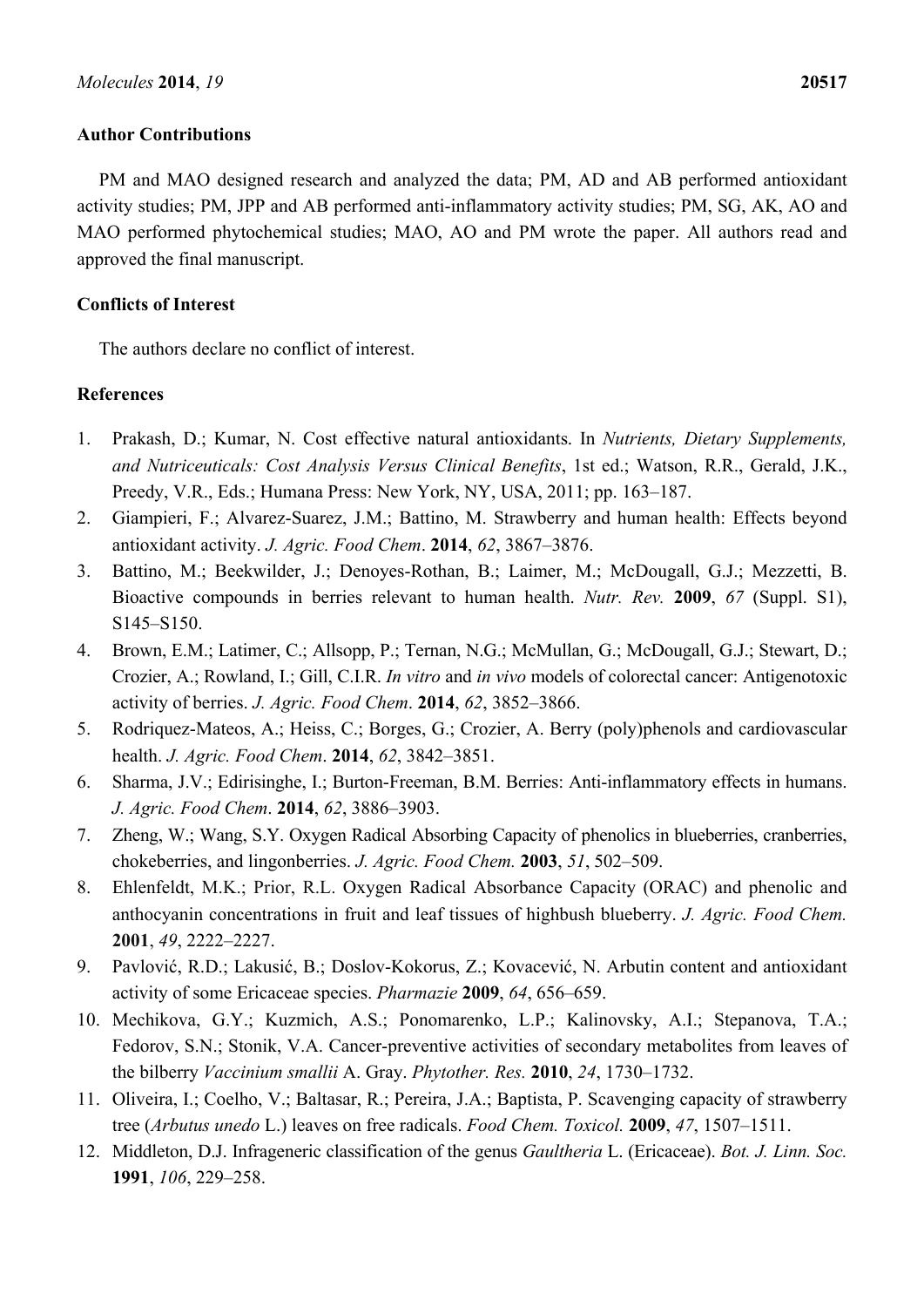- 13. Zhang, D.; Liu, R.; Sun, L.; Huang, C.; Wang, C.; Zhang, D.M.; Zhang, T.T.; Du, G.H. Anti-inflammatory activity of methyl salicylate glycosides isolated from *Gaultheria yunnanensis* (Franch.) Rehder. *Molecules* **2011**, *16*, 3875–3884.
- 14. Nikolić, M.; Marković, T.; Mojović, M.; Pejin, B.; Savić, A.; Perić, T.; Mojović, D.; Stević, T.; Soković, M. Chemical composition and biological activity of *Gaultheria procumbens* L. essential oil. *Ind. Crops Prod.* **2013**, *49*, 561–567.
- 15. Garcia-Lafuente, A.; Guillamon, E.; Villares, A.; Rostagno, M.A.; Martinez, J.A. Flavonoids as anti-inflammatory agents: Implications in cancer and cardiovascular disease. *Inflamm. Res.* **2009**, *58*, 537–552.
- 16. Li, W.G.; Zhang, X.Y.; Wu, Y.J.; Tian, X. Anti-inflammatory effect and mechanism of proanthocyanidins from grape seeds. *Acta Pharmacol. Sin.* **2001**, *22*, 1117–1120.
- 17. Youn, J.; Lee, K.H.; Won, J.; Huh, S.J.; Yun, H.S.; Cho, W.G.; Paik, D.J. Beneficial effects of rosmarinic acid on suppression of collagen induced arthritis. *J. Rheumatol.* **2003**, *30*, 1203–1207.
- 18. Dai, J.; Mumper, R.J. Plant phenolics: Extraction, analysis and their antioxidant and anticancer properties. *Molecules* **2010**, *15*, 7313–7352.
- 19. Matkowski A. Plant phenolic metabolites as antioxidants and mutagenesis inhibitors. In *Cell Biology and Instrumentation: UV Radiation, Nitric Oxide and Cell Death in Plants*, 1st ed.; Blume, Y., Durzan, D.J., Smertenko, P., Eds.; IOS Press: Amsterdam, The Netherlands, 2006; pp. 129–148.
- 20. Saleem, A.; Harris, C.S.; Asim M.; Cuerrier, A.; Martineau, L.; Haddad, P.S.; Arnason, J.T. A RP-HPLC-DAD-APCI/MSD method for the characterization of medicinal Ericaceae used by the Eeyou Istchee Cree first nations. *Phytochem. Anal.* **2010**, *21*, 328–339.
- 21. McCune, L.M.; Johns, T. Antioxidant activity in medicinal plants associated with the symptoms of diabetes mellitus used by the Indigenous Peoples of the North American boreal forest. *J. Ethnopharmacol.* **2002**, *82*, 197–205.
- 22. Manach, C.; Williamson, G.; Morand, C.; Scalbert, A.; Rémésy, C. Bioavailability and bioefficacy of polyphenols in humans. I. Review of 97 bioavailability studies. *Am. J. Clin. Nutr.* **2005**, *81*, 230S–242S.
- 23. Capasso, F.; Gaginella, T.S.; Grandolini, G.; Izzo, A.A. *Phytotherapy—A Quick Reference to Herbal Medicine*, 13th ed.; Springer Verlag: Berlin/Heidelberg, Germany, 2003; pp. 45–60.
- 24. Prior, R.L.; Wu, X.; Schaich, K. Standardized methods for the determination of antioxidant capacity and phenolics in foods and dietary supplements. *J. Agric. Food Chem.* **2005**, *53*, 4290–4302.
- 25. Kneifel, W.; Czech, E.; Kopp, B. Microbial contamination of medicinal plants-a review. *Planta Med.* **2002**, *68*, 5–15.
- 26. Ling, L.T.; Radhakrishnan, A.K.; Subramaniam, T.; Cheng, H.M.; Palanisamy, U.D. Assessment of antioxidant capacity and cytotoxicity of selected Malaysian plants. *Molecules* **2010**, *15*, 2139–2151.
- 27. Erol, N.T.; Sari, F.; Calikoglu, E.; Velioglu, Y.S. Green and roasted mate: phenolic profile and antioxidant activity. *Turk. J. Agric. For.* **2009**, *33*, 353–362.
- 28. Bazylko, A.; Parzonko, A.; Jeż, W.; Osińska, E.; Kiss, A.K. Inhibition of ROS production, photoprotection, and total phenolic,flavonoids and ascorbic acid content of fresh herb juice and extractsfrom the leaves and flowers of *Tropaeolum majus*. *Ind. Crops Prod.* **2014**, *55*, 19–24.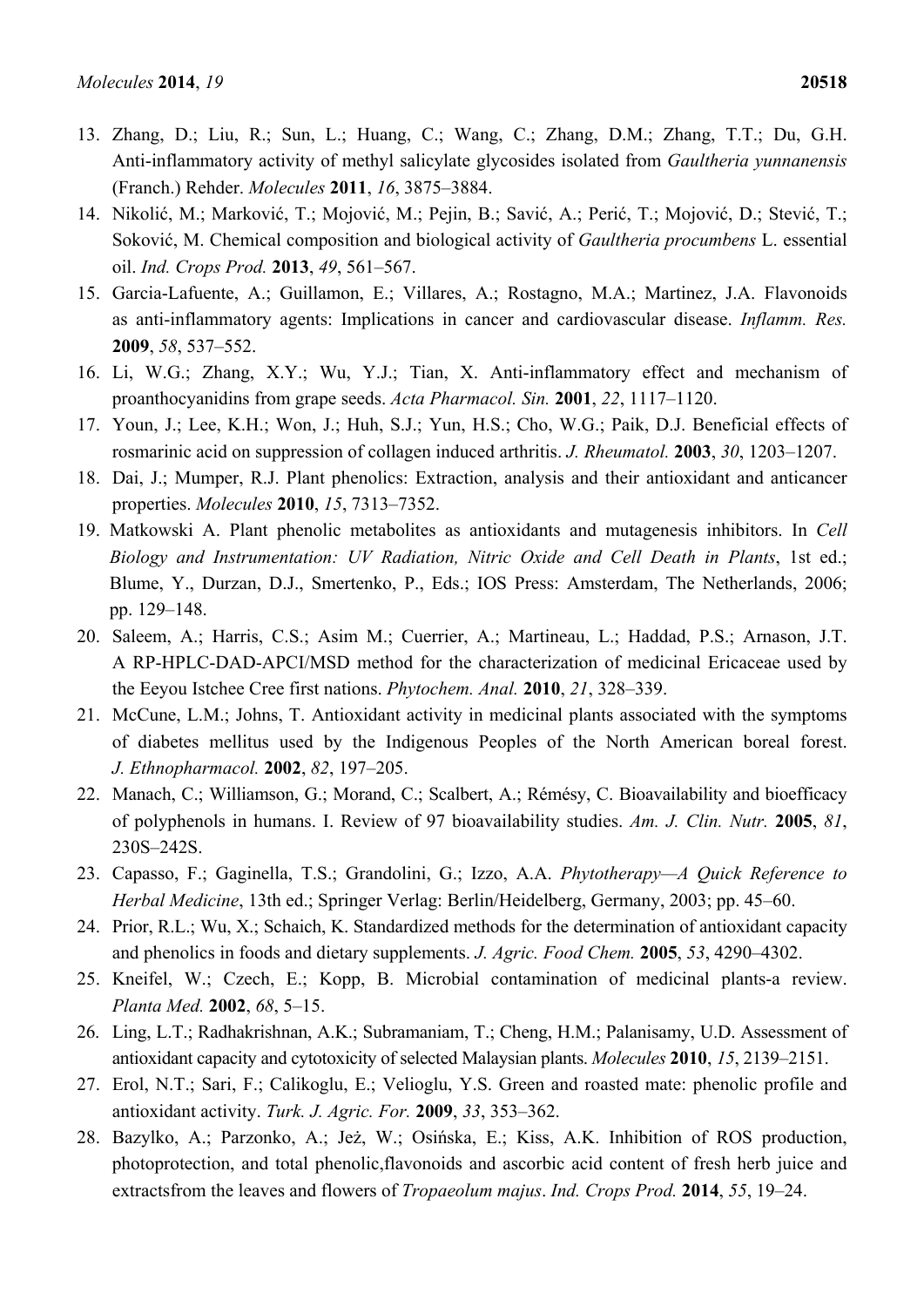- 29. Buetler, T.M.; Krauskopf, A.; Ruegg, U.T. Role of superoxide as a signaling molecule. *Physiology* **2004**, *19*, 120–123.
- 30. Pulido, R.; Bravo, L.; Saura-Calixto, F. Antioxidant activity of dietary polyphenols as determined by a modified ferric reducing/antioxidant power assay. *J. Agric. Food Chem.* **2000**, *48*, 3396–3402.
- 31. Termentzi, A.; Kefalas, P.; Kokkalou, E. Antioxidant activities of various extracts and fractions of *Sorbus domestica* fruit at different maturity stages. *Food Chem.* **2006**, *98*, 599–608.
- 32. Peyrat-Maillard, M.N.; Cuvelier, M.E.; Berset, C. Antioxidant activity of phenolic compounds in 2,2'-azobis (2-amidinopropane) dihydrochloride (AAPH)-induced oxidation: Synergistic and antagonistic effects. *J. Am. Oil Chem. Soc.* **2003**, *80*, 1007–1012.
- 33. Bellick, Y.; Boukraâ, L.; Alzahrani, H.A.; Bakhotmah, B.A.; Abdellah, F.; Hammoudi, S.M.; Igeur-Ouada, M. Molecular mechanism underlying anti-inflammatory and anti-allergic activities of polyphenols: An update. *Molecules* **2013**, *18*, 322–353.
- 34. Clifford, M.N.; Johnston, K.L.; Knight, S.; Kuhnert, N. Hierarchical scheme for LC-MS*<sup>n</sup>* identification of chlorogenic acids. *J. Agric. Food Chem.* **2003**, *51*, 2900–2911.
- 35. Nagels, L.; van Dongen, W.; de Brucker, J.; de Pooter, H. High-performance liquid chromatographic separation of naturally occuring esters of phenolic acids. *J. Chromatogr. A* **1980**, *187*, 181–187.
- 36. Su, S.; Cui, W.; Zhou, W.; Duan, J.; Shang, E.; Tang, Y. Chemical fingerprint and quantitative constituent analysis of Siwu decoction categorized formule by UPLC-QTOF/MS/MS and HPLC-DAD. *Chin. Med.* **2013**, *8*, 1–15.
- 37. Li, S.; Xiao, J.; Chen, L.; Hu, C.; Chen, P.; Xie, B.; Sun, Z. Identification of A-series oligomeric procyanidins from pericarp of *Litchi chinensis* by FT-ICR-MS and LC-MS. *Food Chem.*  **2012**, *135*, 31–38.
- 38. Fabre, N.; Rustan, I.; de Hoffmann, E.; Quetin-Leclercq, J. Determination of flavone, flavonol, and flavanone aglycones by negative ion liquid chromatography electrospray ion trap mass spectrometry. *J. Am. Soc. Mass Spectrom.* **2001**, *12*, 707–715.
- 39. Perestrelo, R.; Lu, Y.; Santos, S.A.O.; Silvestre, A.J.D.; Neto, C.P.; Camara, J.S.; Rocha, S.M. Phenolic profile of Sercial and Tinta Negra Vitis vinifera L. grape skins by HPLC-DAD-ESI-MS<sup>n</sup>. Novel phenolic compounds in *Vitis vinifera* L. grape. *Food Chem.* **2012**, *135*, 94–104.
- 40. Li, H.; Ma, Q.; Liu, Y.; Qian, J.; Zhou, J.; Zhao, Y. Chemical constituents from *Polygonum perfoliatum*. *Chin. J. Appl. Environ. Biol.* **2009**, *15*, 615–620.
- 41. Liu, W.R.; Qiao, W.L.; Liu, Z.Z.; Wang, X.H.; Jiang, R.; Li, S.Y.; Shi, R.B.; She, G.M. *Gaultheria*: Phytochemical and pharmacological characteristics. *Molecules* **2013**, *18*, 12071–12108.
- 42. Santos-Buelga, C.; Scalbert, A. Proanthocyanidins and tannin-like compounds—Nature, occurrence, dietary intake and effects on nutrition and health. *J. Sci. Food Agric.* **2000**, *80*, 1094–1117.
- 43. Yokozawa, T.; Chen, C.P.; Dong, E.; Tanaka, T.; Nonaka, G.I.; Nishioka, I. Study on the inhibitory effect of tannins and flavonoids against the 1,1-diphenyl-2-picrylhydrazyl radical. *Biochem. Pharmacol.* **1998**, *56*, 231–222.
- 44. Guo, X.D.; Zhang, D.Y.; Gao, X.J.; Parry, J.; Liu, K.; Liu, B.L.; Wang, M. Quercetin and quercetin-3-*O*-glucuronide are effective in ameliorating endothelial insulin resistance through inhibition of reactive oxygen species-associated inflammation. *Mol. Nutr. Food Res.* **2013**, *57*, 1037–1045.